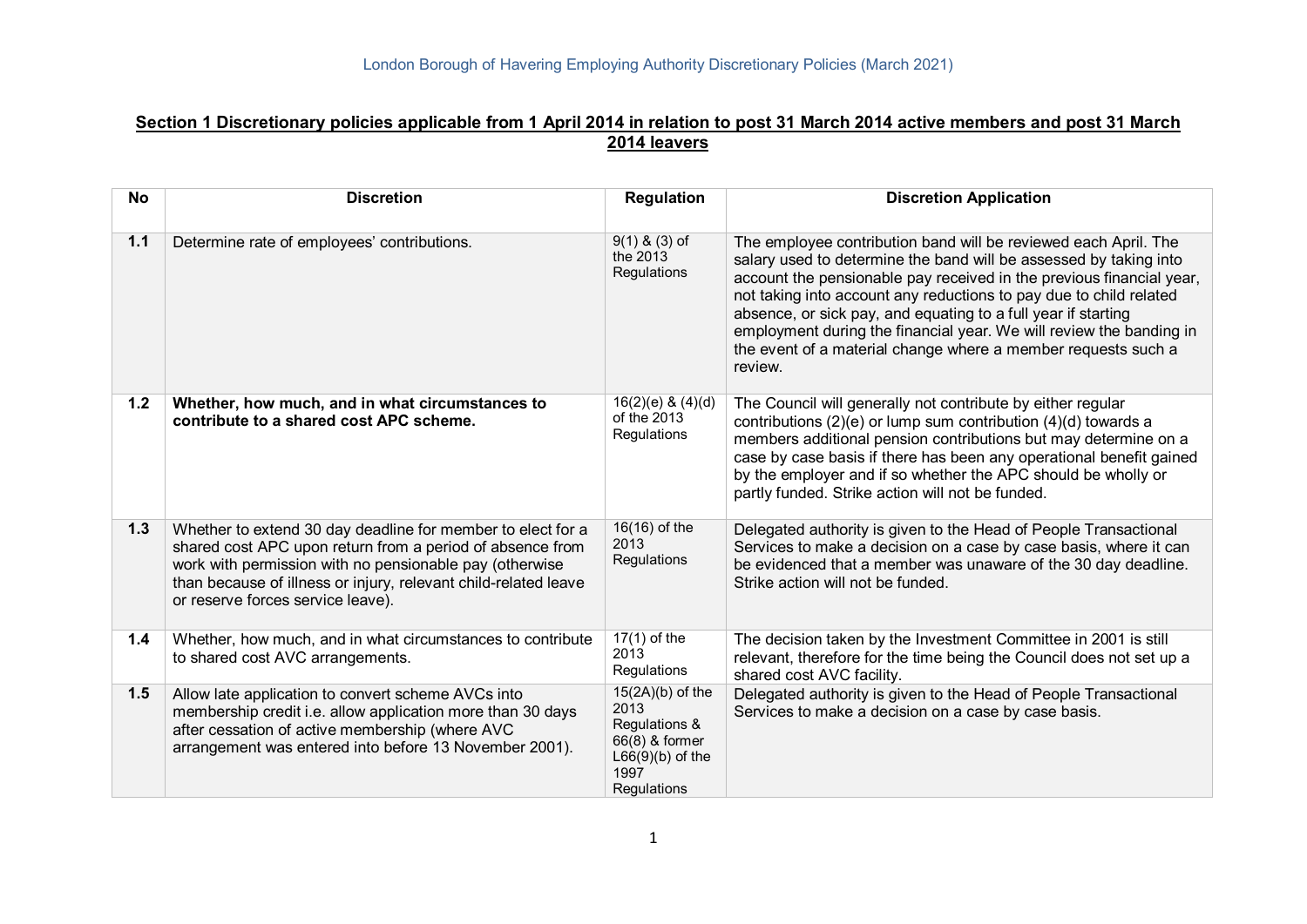| 1.6  | No right to return of contributions where a member left their<br>employment due to offence of a fraudulent character or grave<br>misconduct in connection with that employment, unless<br>employer directs a total or partial refund is to be made.                                                                                                                                                                                                                                                                                            | $19(2)$ of the<br>2013<br>Regulations                 | In the first instance contributions will be withheld and all cases will<br>be referred to the Pensions Panel who under delegated authority<br>will decide on any refund they deem applicable.                                                                                         |
|------|------------------------------------------------------------------------------------------------------------------------------------------------------------------------------------------------------------------------------------------------------------------------------------------------------------------------------------------------------------------------------------------------------------------------------------------------------------------------------------------------------------------------------------------------|-------------------------------------------------------|---------------------------------------------------------------------------------------------------------------------------------------------------------------------------------------------------------------------------------------------------------------------------------------|
| 1.7  | Specify in an employee's contract what other payments or<br>benefits (other than those specified in 20(1)(a) and not<br>otherwise precluded by 20(2)) are to be pensionable.                                                                                                                                                                                                                                                                                                                                                                   | $20(1)(b)$ of the<br>2013<br>Regulations              | Where the Council wishes to specify in a contract of employment<br>that other payments or benefits may also be pensionable delegated<br>authority is given to the Pensions Panel to make a decision on a<br>case by case basis with the appropriate business case being<br>presented. |
| 1.8  | In determining Assumed Pensionable Pay (APP), whether a<br>lump sum payment made in the previous 12 months is a<br>"regular lump sum".                                                                                                                                                                                                                                                                                                                                                                                                         | $21(5)$ of the<br>2013<br>Regulations                 | Delegated authority is given to the Head of People Transactional<br>Services make a decision on a case by case basis.                                                                                                                                                                 |
| 1.9  | Where in the Employer's opinion, the pensionable pay<br>received in relation to an employment (adjusted to reflect any<br>lump sum payments) in the 3 months (or 12 weeks if not paid<br>monthly) preceding the commencement of Assumed<br>Pensionable Pay (APP), is materially lower than the level of<br>pensionable pay the member would have normally received,<br>decide whether to substitute a higher level of pensionable<br>pay having had regard to the level of pensionable pay<br>received by the member in the previous 12 months | 21(5A) & (5B) of<br>the 2013<br>Regulations           | Delegated authority is given to the Head of People Transactional<br>Services to make a decision on a case by case basis.                                                                                                                                                              |
| 1.10 | Whether to extend the 12 month option period for a member<br>to elect that post 31 March 2014 deferred benefits should not<br>be aggregated with a new employment.                                                                                                                                                                                                                                                                                                                                                                             | $22(8)(b)$ of the<br>2013<br>Regulations              | Delegated authority is given to the Head of People Transactional<br>Services to make a decision on a case by case basis taking account<br>of the relevant circumstances.                                                                                                              |
| 1.11 | Whether to extend the 12 month option period for a member<br>(who did not become a member of the 2014 Scheme by<br>virtue of TP5(1)) to elect that pre 1 April 2014 deferred<br>benefits should be aggregated with a new employment.                                                                                                                                                                                                                                                                                                           | $10(6)$ of the<br>Transitional<br>Regulations<br>2014 | Delegated authority is given to the Head of People Transactional<br>Services to make a decision on a case by case basis taking account<br>of the relevant circumstances.                                                                                                              |
| 1.12 | Whether to extend the 12 month option period for a member<br>to elect that post 31 March 2014 deferred benefits should not<br>be aggregated with an ongoing concurrent employment.                                                                                                                                                                                                                                                                                                                                                             | $22(7)(b)$ of the<br>2013<br>Regulations              | Delegated authority is given to Head of People Transactional<br>Services to make a decision on a case by case basis taking account<br>of the relevant circumstances.                                                                                                                  |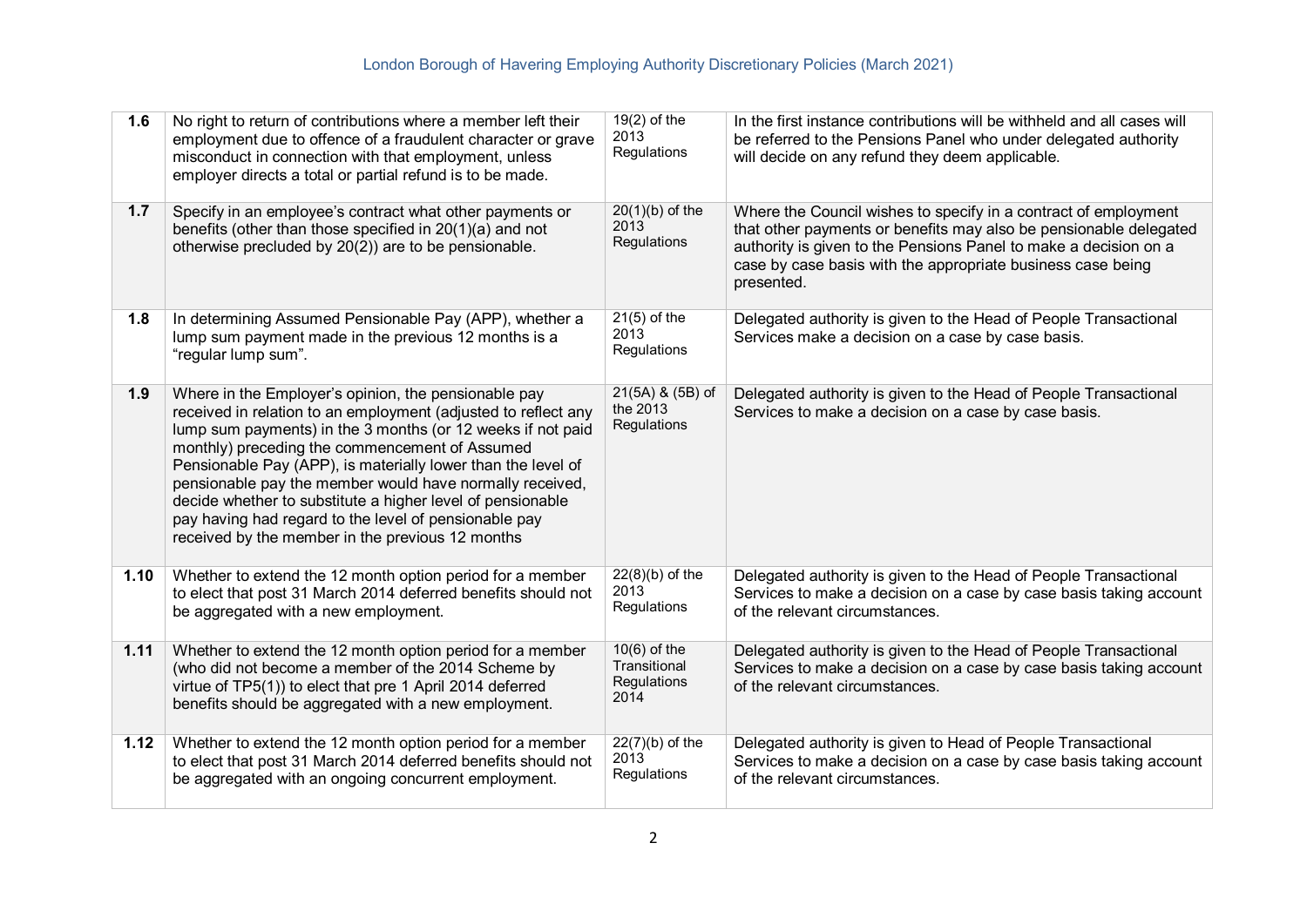| 1.13 | Whether all or some benefits can be paid if an employee<br>reduces their hours or grade (flexible retirement).                                                                                                                                            | $30(6)$ of the<br>2013<br>Regulations &<br>$11(2)$ of the<br>Transitional<br>Regulations<br>2014 | The Council has decided to allow flexible retirement in cases where<br>there is normally no or minimal cost to the Council. Delegated<br>authority is given to the Pensions Panel to make a decision on a<br>case by case basis, ensuring the detailed merits of each individual<br>case is taken into account. The request must be in line with the<br>current Flexible Retirement Policy. The following criteria apply:<br>there must be at least at 25% reduction in pay or hours<br>the member may not move to another promotion post with<br>the Council and/or increase their hours following flexible<br>retirement<br>will not be granted a 2nd or subsequent flexible retirement                                                                                                                                                                                                                                                                                                                                                                                                                                                                                                                                                                         |
|------|-----------------------------------------------------------------------------------------------------------------------------------------------------------------------------------------------------------------------------------------------------------|--------------------------------------------------------------------------------------------------|-------------------------------------------------------------------------------------------------------------------------------------------------------------------------------------------------------------------------------------------------------------------------------------------------------------------------------------------------------------------------------------------------------------------------------------------------------------------------------------------------------------------------------------------------------------------------------------------------------------------------------------------------------------------------------------------------------------------------------------------------------------------------------------------------------------------------------------------------------------------------------------------------------------------------------------------------------------------------------------------------------------------------------------------------------------------------------------------------------------------------------------------------------------------------------------------------------------------------------------------------------------------|
| 1.14 | Whether to waive, in whole or in part, actuarial reduction<br>on benefits paid on flexible retirement.                                                                                                                                                    | $30(8)$ of the<br>2013<br>Regulations                                                            | In exceptional circumstances the Council may consider waiving the<br>actuarial reduction where it is in the Council's interest to do so.<br>Delegated authority is given to the Pensions Panel to make a<br>decision on a case by case basis.                                                                                                                                                                                                                                                                                                                                                                                                                                                                                                                                                                                                                                                                                                                                                                                                                                                                                                                                                                                                                     |
| 1.15 | Whether to waive, in whole or in part, actuarial reduction<br>on benefits which a member voluntarily draws before<br>normal pension age other than on the grounds of flexible<br>retirement (where the member only has post 31 March<br>2014 membership). | $30(8)$ of the<br>2013<br>Regulations                                                            | The Council may waive actuarial reduction on benefits which a<br>member voluntarily draws before normal pension age (other than on<br>the grounds of flexible retirement) where they consider the<br>retirement to be on compassionate grounds.<br>Retirement on compassionate grounds is normally defined as:<br>The applicant had to leave employment to care for a<br>$\bullet$<br>dependent who is suffering from long term<br>illness/incapacity. For this purpose dependent normally<br>includes a partner, child or parent; and<br>That the dependant's need is for constant supervision for<br>$\bullet$<br>both day and night and that this is supported by<br>confirmation from the Benefits Agency that an Attendance<br>Allowance at the higher rate is payable; and<br>That the dependant has no recourse to alternative means of<br>$\bullet$<br>support from his/her immediate family nor the financial<br>resources to provide independent care support (for this<br>purpose a certified statement of income and expenditure will<br>be required); and<br>That the applicant is suffering or facing severe financial<br>hardship, that the applicant has no other significant source<br>of income and that their personal financial circumstances |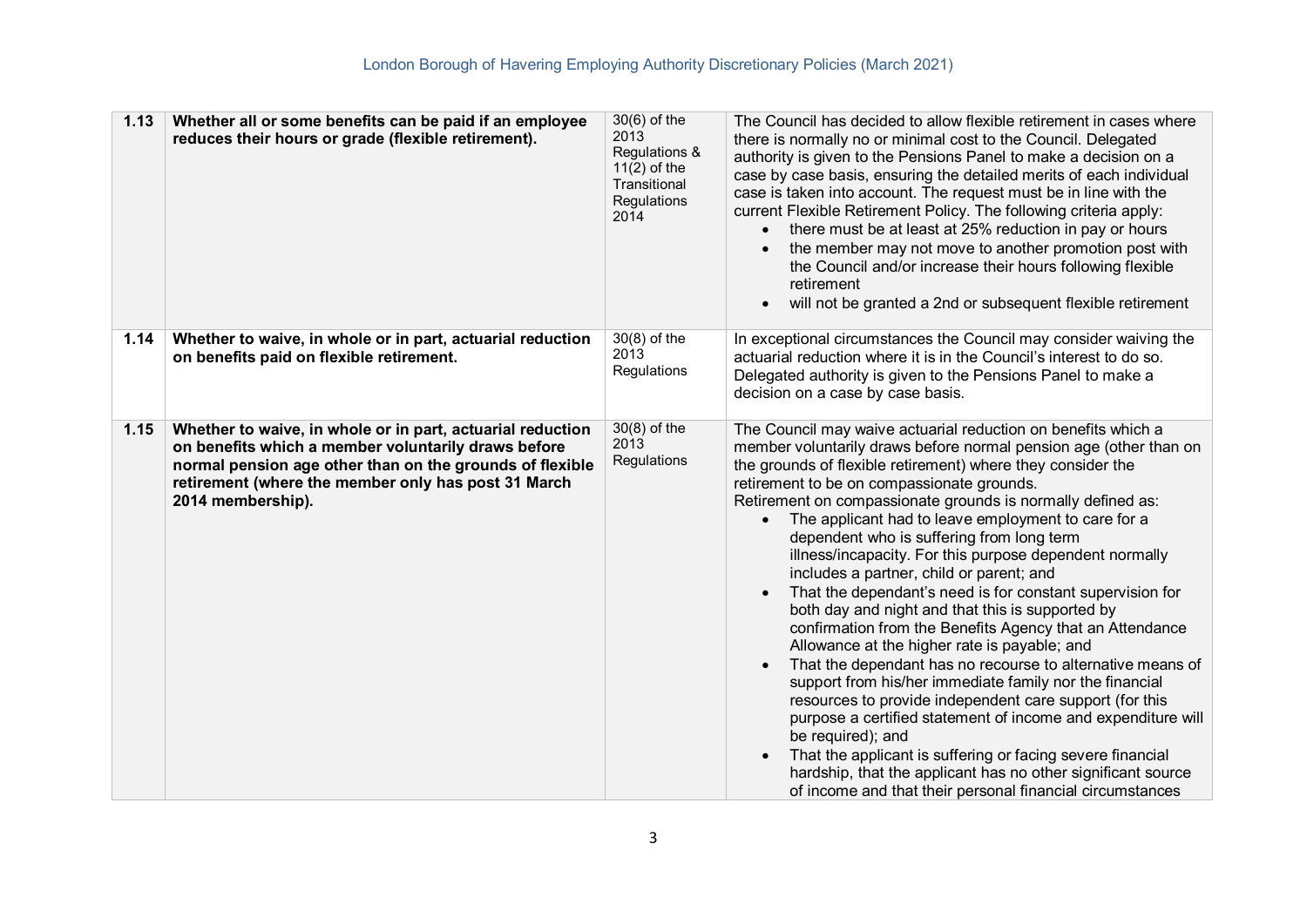|      | London Borough of Havering Employing Authority Discretionary Policies (March 2021)                                                                                                                                                                                                                                                                                                                                                                                                                                                                                                                                                                                                                                                                                                                                                       |                                                                                                                                                |                                                                                                                                                                                                                                                                                                                                                                                                                                                                                                                                                                                                                                                                                                                                                                                                                                                                                           |
|------|------------------------------------------------------------------------------------------------------------------------------------------------------------------------------------------------------------------------------------------------------------------------------------------------------------------------------------------------------------------------------------------------------------------------------------------------------------------------------------------------------------------------------------------------------------------------------------------------------------------------------------------------------------------------------------------------------------------------------------------------------------------------------------------------------------------------------------------|------------------------------------------------------------------------------------------------------------------------------------------------|-------------------------------------------------------------------------------------------------------------------------------------------------------------------------------------------------------------------------------------------------------------------------------------------------------------------------------------------------------------------------------------------------------------------------------------------------------------------------------------------------------------------------------------------------------------------------------------------------------------------------------------------------------------------------------------------------------------------------------------------------------------------------------------------------------------------------------------------------------------------------------------------|
|      |                                                                                                                                                                                                                                                                                                                                                                                                                                                                                                                                                                                                                                                                                                                                                                                                                                          |                                                                                                                                                | are unlikely to improve. For this purpose the applicant will<br>be required to submit a certified statement of income and<br>expenditure covering both the applicant and any partner<br>living with them; and<br>That the applicant's opportunities for employment are<br>$\bullet$<br>severely limited by the nature of the care duties they are<br>undertaking.<br>Delegated authority is given to the Pensions Panel to make a<br>decision on a case by case basis                                                                                                                                                                                                                                                                                                                                                                                                                     |
| 1.16 | Whether to "switch on" the 85 year rule for a member<br>voluntarily drawing benefits on or after age 55 and<br>before age 60 (other than on the grounds of flexible<br>retirement).                                                                                                                                                                                                                                                                                                                                                                                                                                                                                                                                                                                                                                                      | Sch 2 para 1(2)<br>& (1)(c) of the<br>Transitional<br>Regulations<br>2014                                                                      | The Council will not usually exercise discretion to fund additional<br>costs applicable to the 85 Year Rule for 55 to 60 year olds.<br>However, in exceptional circumstances the Council may consider<br>applying the 85 year rule in this scenario where it is in the Council's<br>interest to do so. Delegated authority is given to the Pensions Panel<br>to make a decision on a case by case basis.                                                                                                                                                                                                                                                                                                                                                                                                                                                                                  |
| 1.17 | Whether to agree to waive any actuarial reduction for a<br>member voluntarily drawing benefits before normal<br>pension age other than on the grounds of flexible<br>retirement (where the member has both pre 1 April 2014<br>and post 31 March 2014 membership) on:<br>a) compassionate grounds (pre 1 April 2014<br>membership) and in whole or in part on any grounds<br>(post 31 March 2014 membership) if the member was<br>not in the Scheme before 1 October 2006,<br>b) compassionate grounds (pre 1 April 2014<br>membership) and in whole or in part on any grounds<br>(post 31 March 2014 membership) if the member was<br>in the Scheme before 1 October 2006, will not be 60<br>by 31 March 2016 and will not attain 60 between 1<br>April 2016 and 31 March 2020 inclusive,<br>c) compassionate grounds (pre 1 April 2016 | $30(5)$ , $30A(5)$ of<br>the Benefits<br>Regulations<br>2007 & 3(1) &<br>Schedule 2,<br>para2(a) of the<br>Transitional<br>Regulations<br>2014 | Delegated authority is given to the Pensions Panel to make a<br>decision on a case by case basis.<br>The waiving of an actuarial reduction on compassionate grounds will<br>be reviewed with the following criteria taken into consideration-<br>Required to care for dependent<br>$\bullet$<br>Dependents need for constant supervision<br>$\bullet$<br>No recourse to alternative care<br>Suffering severe hardship<br>$\bullet$<br>Opportunity for employment severely limited<br>If all the above criteria are met the Pension Panel will consider such<br>cases. Any actuarial reduction that may apply will not be waived<br>other than in extreme circumstances where the application has been<br>enforced on the member due to unforeseen circumstances or<br>circumstances beyond their control. Any costs that are incurred will<br>be paid by the relevant service/department. |
|      | membership) and in whole or in part on any grounds                                                                                                                                                                                                                                                                                                                                                                                                                                                                                                                                                                                                                                                                                                                                                                                       |                                                                                                                                                |                                                                                                                                                                                                                                                                                                                                                                                                                                                                                                                                                                                                                                                                                                                                                                                                                                                                                           |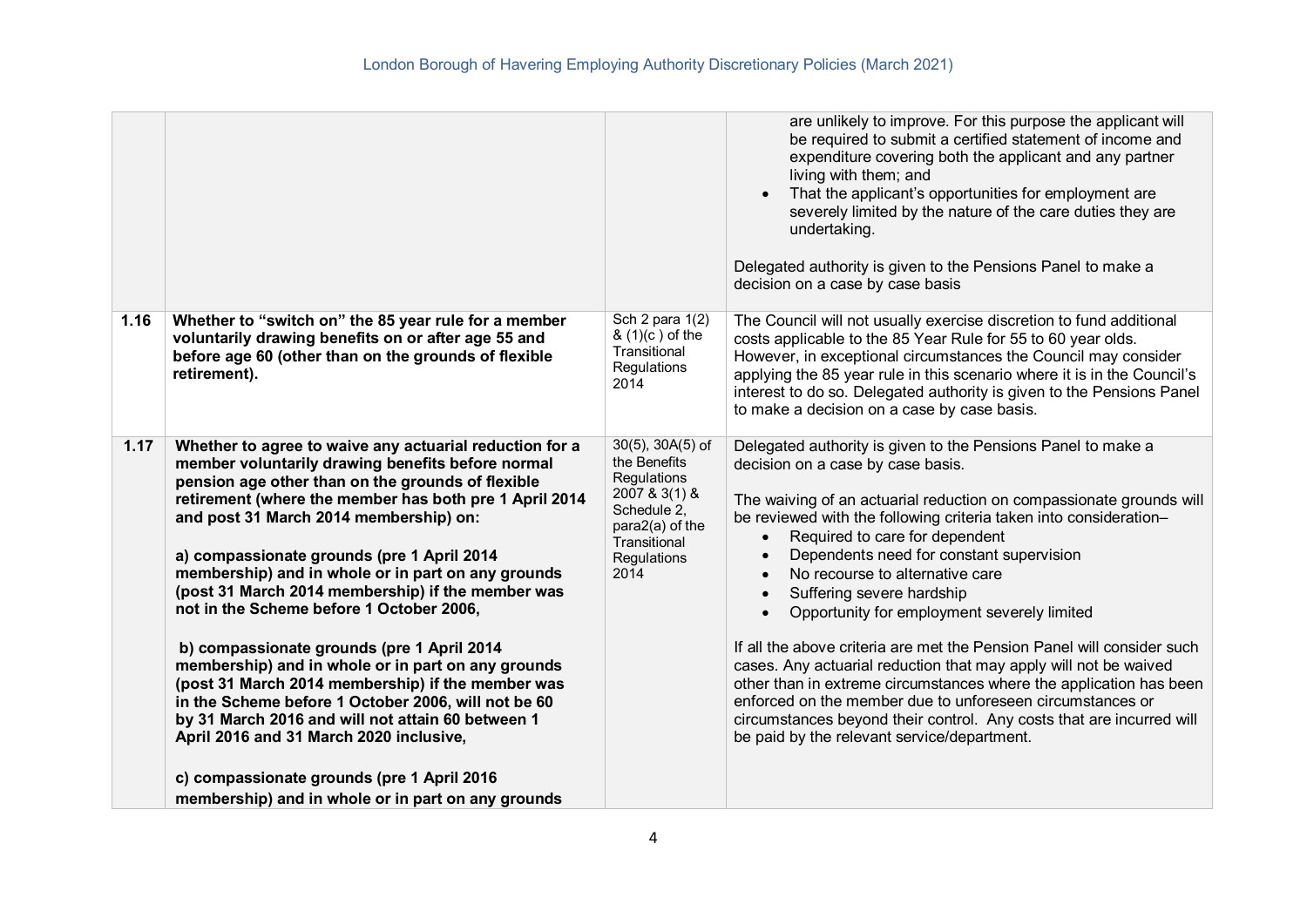|      | (post 31 March 2016 membership) if the member was in<br>the Scheme before 1 October 2006 and will be 60 by 31<br><b>March 2016,</b><br>d) compassionate grounds (pre 1 April 2020 membership)<br>and in whole or in part on any grounds (post 31 March<br>2020 membership) if the member was in the Scheme<br>before 1 October 2006, will not be 60 by 31 March 2016<br>and will attain 60 between 1 April 2016 and 31 March 2020<br>inclusive. |                                                       |                                                                                                                                                                                                                                                                                                                                                                                                                                                                                                  |
|------|-------------------------------------------------------------------------------------------------------------------------------------------------------------------------------------------------------------------------------------------------------------------------------------------------------------------------------------------------------------------------------------------------------------------------------------------------|-------------------------------------------------------|--------------------------------------------------------------------------------------------------------------------------------------------------------------------------------------------------------------------------------------------------------------------------------------------------------------------------------------------------------------------------------------------------------------------------------------------------------------------------------------------------|
| 1.18 | Whether to grant additional pension to an active member<br>or within 6 months of ceasing to be an active member by<br>reason of redundancy or business efficiency (by up to<br>£7,194 p.a. on 1 April 2020 - this figure is inflation proofed<br>annually).                                                                                                                                                                                     | 31 of the 2013<br>Regulations                         | The Council does not generally apply the discretion to award<br>additional pension but may in extreme cases where the full cost and<br>benefit is presented in a business case. Delegated authority is<br>given to the Pensions Panel to make a decision on a case by case<br>basis.                                                                                                                                                                                                             |
| 1.19 | Whether to agree to use a certificate produced by an IRMP<br>under the 2008 Scheme for the purposes of making an ill<br>health determination under the 2014 Scheme.                                                                                                                                                                                                                                                                             | $12(6)$ of the<br>Transitional<br>Regulations<br>2014 | Delegated authority is given to the Head of People Transactional<br>Services to make a decision on a case by case basis.                                                                                                                                                                                                                                                                                                                                                                         |
| 1.20 | Determine whether person in receipt of Tier 3 ill health<br>pension has started gainful employment.                                                                                                                                                                                                                                                                                                                                             | $37(3)$ & $(4)$ of<br>the 2013<br>Regulations         | Delegated authority is given to the Pensions Panel to make a<br>decision on a case by case basis.                                                                                                                                                                                                                                                                                                                                                                                                |
| 1.21 | Whether to recover any overpaid Tier 3 pension following<br>commencement of gainful employment.                                                                                                                                                                                                                                                                                                                                                 | $37(3)$ of the<br>2013<br>Regulations                 | Where pension payments have continued to be paid after the date<br>of discontinuance they should be recovered in all cases with the<br>individual being notified of the repayment procedure and timescales.                                                                                                                                                                                                                                                                                      |
| 1.22 | Determine whether on review of a Tier 3 ill health retirement,<br>the pension should be uplifted to Tier 2                                                                                                                                                                                                                                                                                                                                      | 37(7) of the<br>2013<br>Regulations                   | Where, in the opinion of the medical adviser, the member at the<br>time of the review of their Tier 3 ill health entitlement, satisfies the<br>requirements of a Tier 2 ill health pension the Council agrees and<br>determines to put the increased ill health pension into payment.<br>Where the member does not satisfy the requirements of a Tier 2 ill<br>health pension all the facts of the case are presented to the Pension<br>Panel for a final determination on a case by case basis. |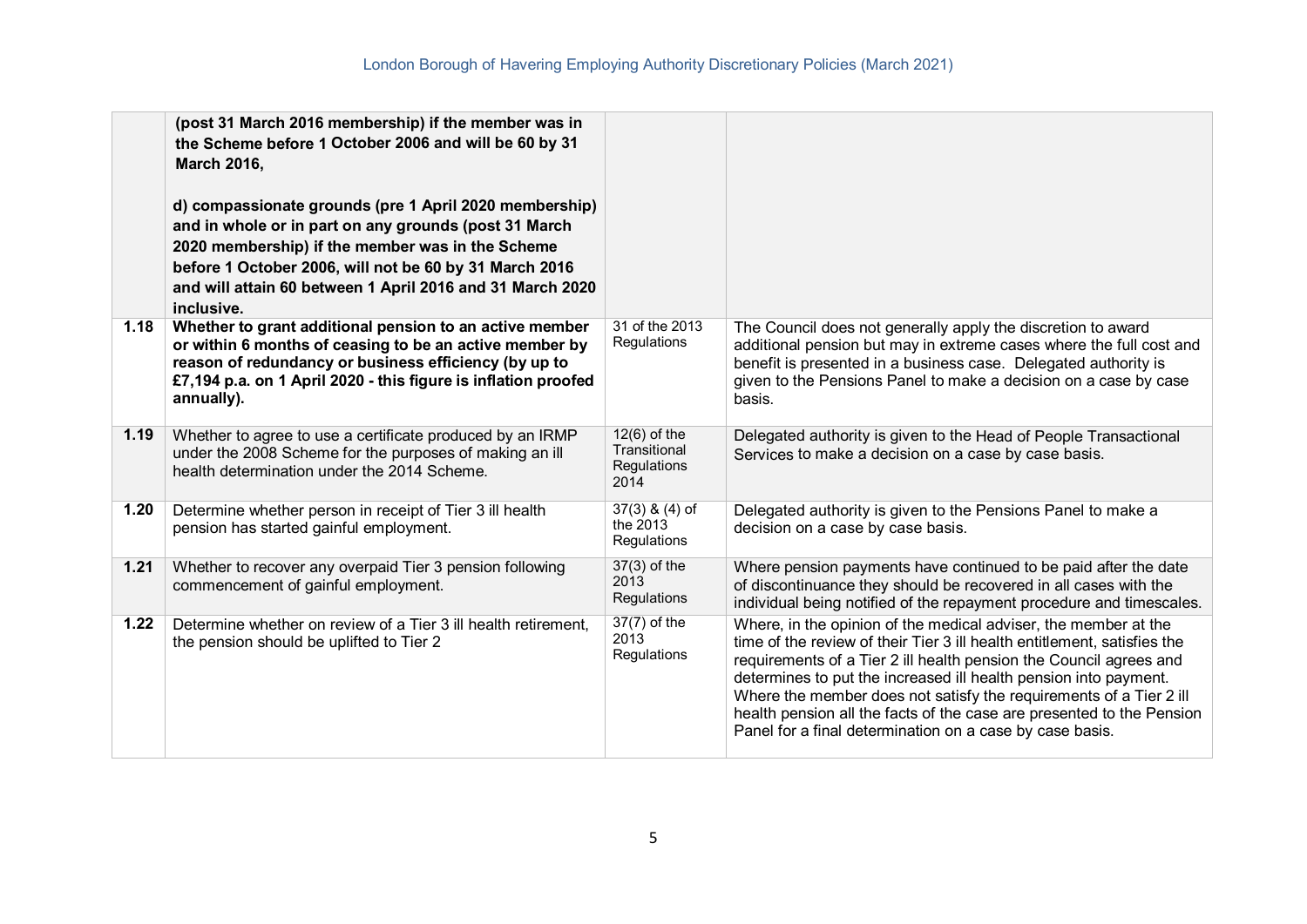| 1.23 | Decide whether deferred beneficiary meets criteria of being<br>permanently incapable of former job because of ill health and<br>is unlikely to be capable of undertaking gainful employment<br>before normal pension age or for at least three years,<br>whichever is the sooner.                                                                                                                                                                                        | 38(3) of the<br>2013<br>Regulations       | Delegated authority is given to the Pensions Panel to make a<br>decision on a case by case basis taking account of the opinion of<br>the IRMP and all relevant facts. |
|------|--------------------------------------------------------------------------------------------------------------------------------------------------------------------------------------------------------------------------------------------------------------------------------------------------------------------------------------------------------------------------------------------------------------------------------------------------------------------------|-------------------------------------------|-----------------------------------------------------------------------------------------------------------------------------------------------------------------------|
| 1.24 | Decide whether a suspended ill health tier 3 member is<br>unlikely to be capable of undertaking gainful employment<br>before normal pension age because of ill health.                                                                                                                                                                                                                                                                                                   | 38(6) of the<br>2013<br>Regulations       | Delegated authority is given to the Pensions Panel to make a<br>decision on a case by case basis taking account of the opinion of<br>the IRMP and all relevant facts. |
| 1.25 | Whether to apply to Secretary of State for a forfeiture<br>certificate where member is convicted of a relevant offence (a<br>relevant offence is an offence committed in connection with<br>an employment in which the person convicted is a member,<br>and because of which the member left the employment).                                                                                                                                                            | $91(1)8(8)$ of the<br>2013<br>Regulations | The Council will seek recovery of any loss it has suffered and<br>delegated authority is given to the Pensions Panel to make a<br>decision on a case by case basis.   |
| 1.26 | Where forfeiture certificate is issued, whether to direct that<br>benefits are to be forfeited (other than rights to GMP - but<br>see R95 below).                                                                                                                                                                                                                                                                                                                        | $91(4)$ of the<br>2013<br>Regulations     | The Council will seek recovery of any loss it has suffered and<br>delegated authority is given to the Pensions Panel to make a<br>decision on a case by case basis.   |
| 1.27 | Where forfeiture certificate is issued, whether to direct interim<br>payments out of Pension Fund until decision is taken to either<br>apply the certificate or to pay benefits.                                                                                                                                                                                                                                                                                         | $92(1)8(2)$ of the<br>2013<br>Regulations | The Council will seek recovery of any loss it has suffered and<br>delegated authority is given to the Pensions Panel to make a<br>decision on a case by case basis.   |
| 1.28 | Whether to recover from Fund any monetary obligation or, if<br>less, the value of the member's benefits (other than benefits<br>from transferred in pension rights or APCs or AVCs or,<br>subject to R95 below, in respect of any GMP) where the<br>obligation was incurred as a result of a grave misconduct or a<br>criminal, negligent or fraudulent act or omission in connection<br>with the employment and as a result of which the person has<br>left employment. | 93(2) of the<br>2013<br>Regulations       | The Council will seek recovery of any loss it has suffered and<br>delegated authority is given to the Pensions Panel to make a<br>decision on a case by case basis.   |
| 1.29 | Whether, if the member has committed treason or been<br>imprisoned for at least 10 years for one or more offences<br>under the Official Secrets Acts, forfeiture under R91 or<br>recovery of a monetary obligation under R93 should deprive<br>the member or the member's surviving spouse or civil partner<br>of any GMP entitlement.                                                                                                                                   | 95 of the 2013<br>Regulations             | The Council will seek recovery of any loss it has suffered and<br>delegated authority is given to the Pensions Panel to make a decision<br>on a case by case basis.   |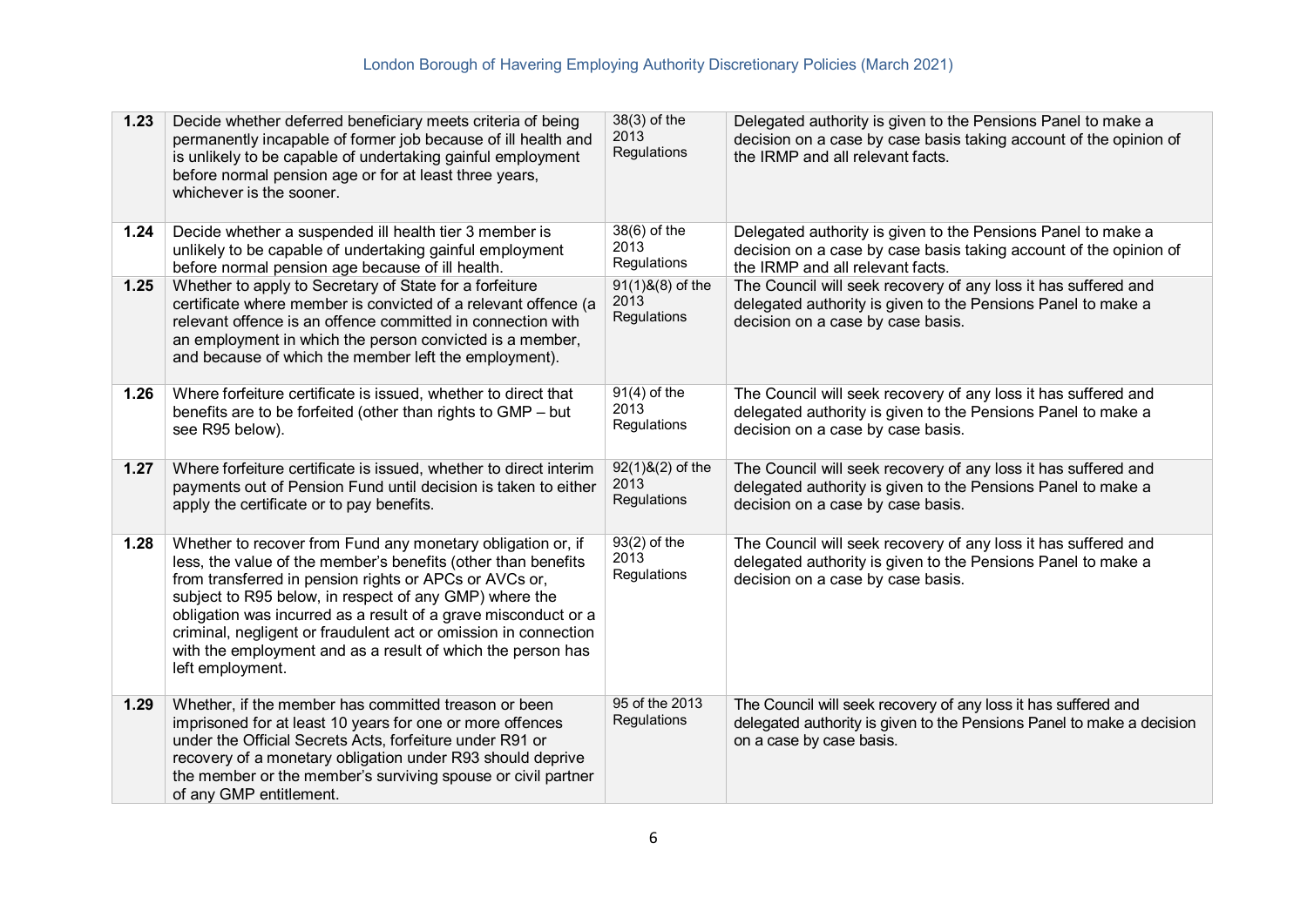| 1.30 | Agree to bulk transfer payment.                                                                                                                       | 98(1)(b) of the<br>2013<br>Regulations                                                                                                                                  | Delegated authority is given to the Head of People Transactional<br>Services, in consultation with the Pension Fund Actuary, to make a<br>decision on a case by case basis.                                                |
|------|-------------------------------------------------------------------------------------------------------------------------------------------------------|-------------------------------------------------------------------------------------------------------------------------------------------------------------------------|----------------------------------------------------------------------------------------------------------------------------------------------------------------------------------------------------------------------------|
| 1.31 | Extend normal time limit for acceptance of a transfer value<br>beyond 12 months from joining the LGPS.                                                | $100(6)$ of the<br>2013 Regulations                                                                                                                                     | Each case is determined on a case by case basis with delegated<br>authority being given to the Head of People Transactional Services<br>upon collection of all the relevant facts.                                         |
| 1.32 | Whether to allow a member to select final pay period for fees to<br>be any 3 consecutive years ending 31 March in the 10 years<br>prior to leaving.   | $3(6)$ , $4(6)(c)$ ,<br>$8(4)$ , $10(2)(a)$ ,<br>$17(2)(b)$ of the<br>Transitional<br>Regulations<br>2014 & 11(2) of<br>the Benefits<br>Regulations<br>2007             | Where a scheme member's final pay consists of fees then the use of a<br>period of three years ending on 31st March in last ten will be permitted<br>so as to have a fairer fee figure used in the calculation of benefits. |
| 1.33 | Issue a certificate of protection of pension benefits where<br>member fails to apply for one (pay cuts / restrictions occurring<br>pre 1 April 2008). | $3(1)(a)$ of the<br><b>Transitions</b><br><b>Requlations</b><br>2014, Schedule<br>1 of the<br>Transitional<br>Regulations<br>2008 & 23(4) of<br>the 1997<br>Regulations | It will be deemed that a certificate has been issued in this situation<br>and the most favourable pay will be used in calculations.                                                                                        |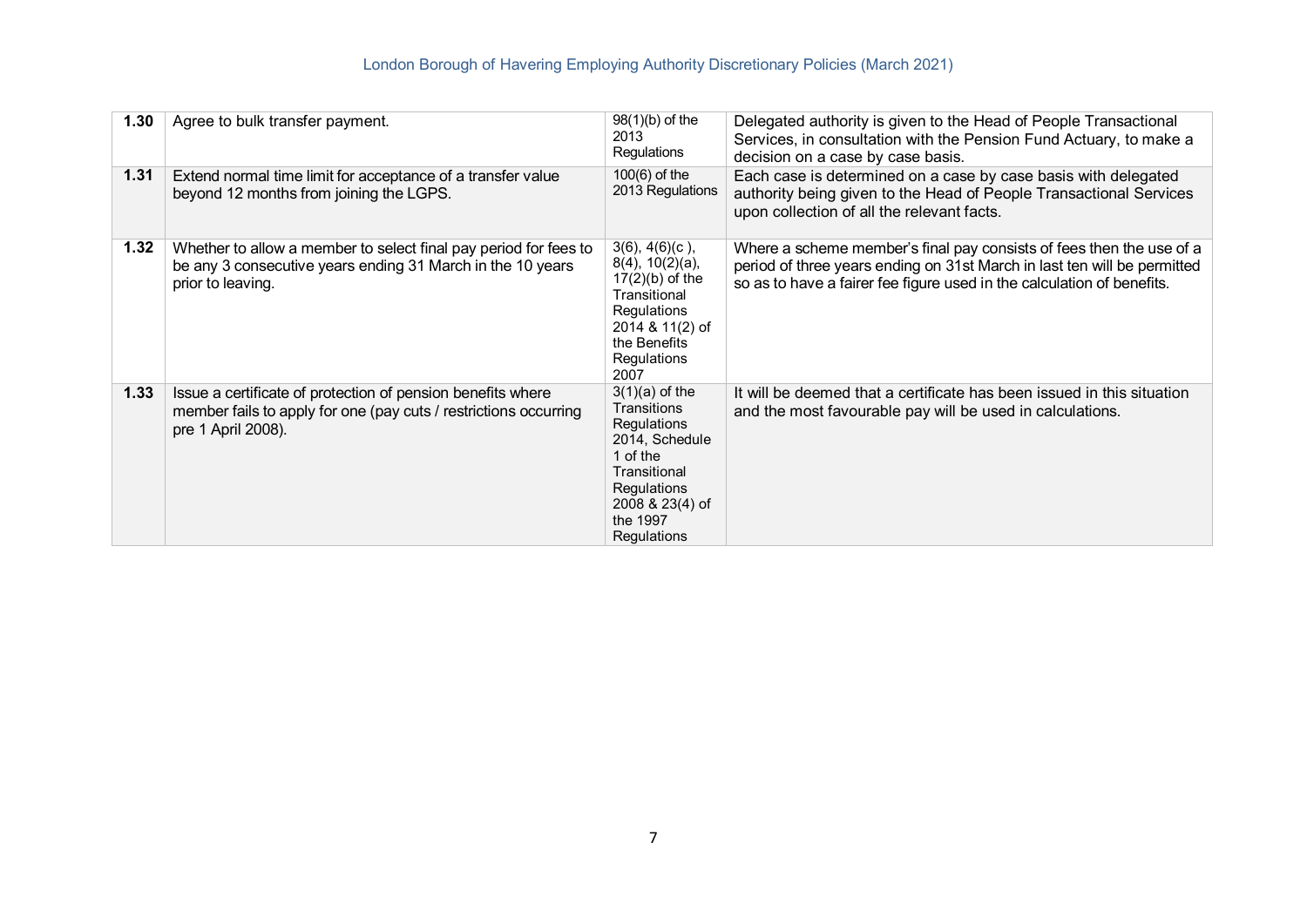### **Section 2 Discretionary policies in relation to scheme members (excluding councillor members) who ceased active membership on or after 1 April 2008 and before1 April 2014.**

| <b>No</b> | <b>Discretion</b>                                                                                                                                                                                                                                                                                                                                                             | <b>Regulation</b>                                                                                                    | <b>Discretion Application</b>                                                                                                                                                                |
|-----------|-------------------------------------------------------------------------------------------------------------------------------------------------------------------------------------------------------------------------------------------------------------------------------------------------------------------------------------------------------------------------------|----------------------------------------------------------------------------------------------------------------------|----------------------------------------------------------------------------------------------------------------------------------------------------------------------------------------------|
| 2.1       | Allow late application to convert scheme AVCs into<br>membership credit i.e. allow application more than 30 days<br>after cessation of active membership.                                                                                                                                                                                                                     | Schedule 1 of<br>the Transitional<br>Regulations<br>2008, 66(8) &<br>former $66(9)(b)$<br>of the 2007<br>Regulations | Delegated authority is given to the Head of People Transactional<br>Services to make a decision on a case by case basis.                                                                     |
| 2.2       | No right to return of contributions where member left their<br>employment due to offence of a fraudulent character or grave<br>misconduct in connection with that employment, unless<br>employer directs a total or partial refund is to be made.                                                                                                                             | $47(2)$ of the<br>Administration<br>Regulations 2008                                                                 | In the first instance contributions will be withheld, all cases will be<br>referred to the Pensions Panel who under delegated authority will<br>decide on any refund they deem is applicable |
| 2.3       | Whether to apply to Secretary of State for a forfeiture certificate<br>where member is convicted of a relevant offence (a relevant<br>offence is an offence committed in connection with an<br>employment in which the person convicted is a member, and<br>because of which the member left the employment).                                                                 | 72(1) & (6) of the<br>Administration<br>Regulations<br>2008                                                          | The Council will seek recovery of any loss it has suffered and<br>delegated authority is given to the Pensions Panel to make a decision<br>on a case by case basis.                          |
| 2.4       | Where forfeiture certificate is issued, whether to direct that<br>benefits are to be forfeited.                                                                                                                                                                                                                                                                               | $72(3)$ of the<br>Administration<br>Regulations 2008                                                                 | The Council will seek recovery of any loss it has suffered and<br>delegated authority is given to the Pensions Panel to make a decision<br>on a case by case basis.                          |
| 2.5       | Where forfeiture certificate is issued, whether to direct interim<br>payments out of Pension Fund until decision is taken to either<br>apply the certificate or to pay benefits.                                                                                                                                                                                              | 73(1)&(2) of the<br>Administration<br>Regulations 2008                                                               | The Council will seek recovery of any loss it has suffered and<br>delegated authority is given to the Pensions Panel to make a decision<br>on a case by case basis.                          |
| 2.6       | Whether to recover from Fund any monetary obligation or, if<br>less, the value of the member's benefits (other than transferred<br>in pension rights or AVCs/SCAVCs) where the obligation was<br>incurred as a result of a criminal, negligent or fraudulent act or<br>omission in connection with the employment and as a result of<br>which the person has left employment. | 74(2) of the<br>Administration<br>Regulations 2008                                                                   | The Council will seek recovery of any loss it has suffered and<br>delegated authority is given to the Pensions Panel to make a decision<br>on a case by case basis.                          |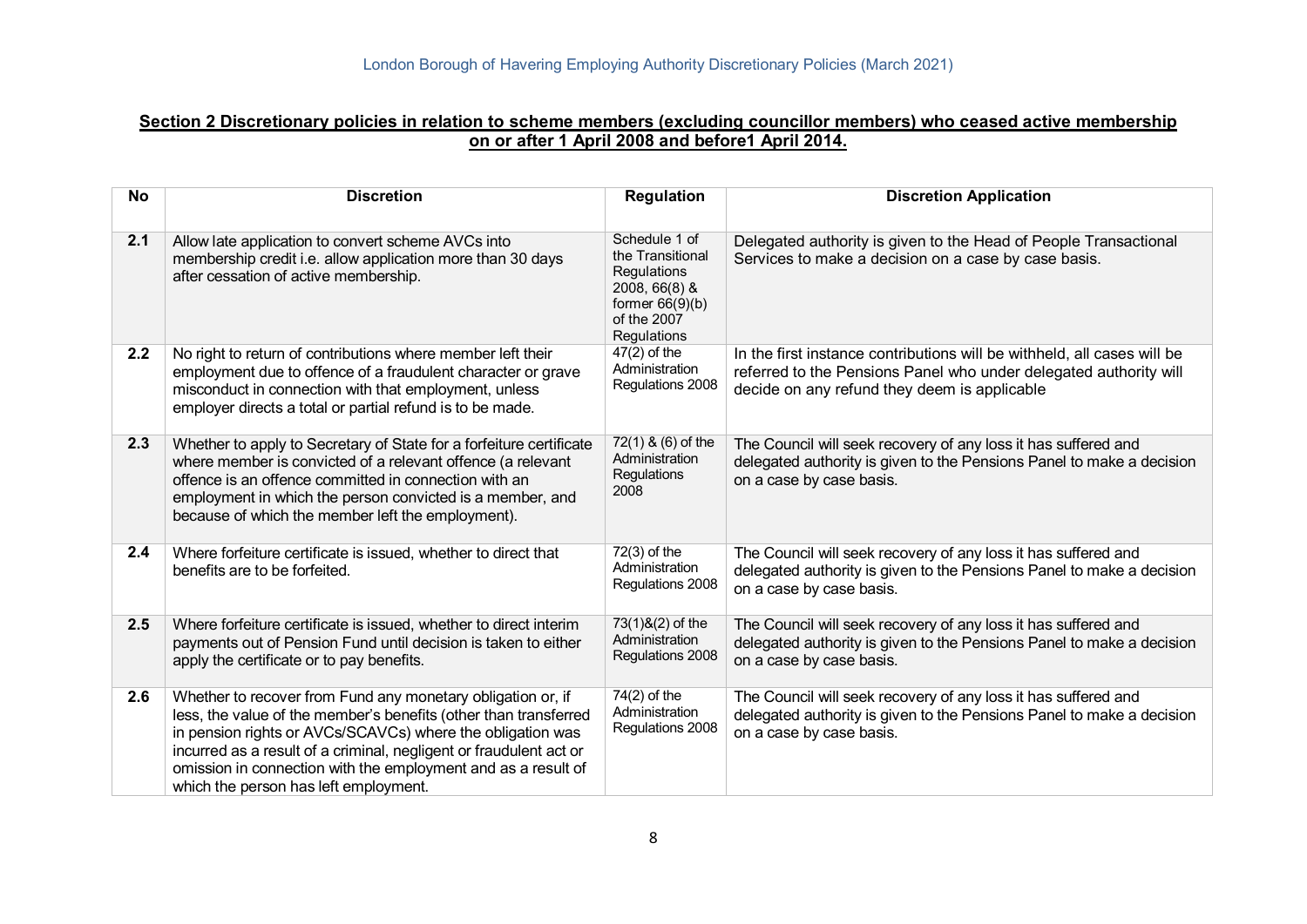| 2.7  | Whether to recover from Fund any financial loss caused by<br>fraudulent offence or grave misconduct of employee (who has<br>left employment because of that fraudulent offence or grave<br>misconduct), or amount of refund if less. | 76(2)&(3) of the<br>Administration<br>Regulations 2008  | The Council will seek recovery of any loss it has suffered and<br>delegated authority is given to the Pensions Panel to make a decision<br>on a case by case basis.                                                                                                                                                                                                                                      |
|------|--------------------------------------------------------------------------------------------------------------------------------------------------------------------------------------------------------------------------------------|---------------------------------------------------------|----------------------------------------------------------------------------------------------------------------------------------------------------------------------------------------------------------------------------------------------------------------------------------------------------------------------------------------------------------------------------------------------------------|
| 2.8  | Whether to "switch on" the 85 year rule for a member<br>voluntarily drawing benefits on or after age 55 and<br>before age 60.                                                                                                        | Sch 2 of the<br>Transitional<br>Regulations 2014        | The Council will not usually exercise discretion to fund additional<br>costs applicable to the 85 Year Rule for 55 to 60 year olds.<br>However, in exceptional circumstances the Council may consider<br>applying the 85 year rule in this scenario where it is in the Council's<br>interest to do so. Delegated authority is given to the Pensions Panel<br>to make a decision on a case by case basis. |
| 2.9  | Whether to consent to waive, on compassionate<br>grounds, the actuarial reduction applied to deferred<br>benefits paid early under B30 for a member or pensioner<br>member with deferred benefits.                                   | 30(5) and 30A(5)<br>of the Benefits<br>Regulations 2007 | Delegated authority is given to the Pensions Panel to make a<br>decision on a case by case basis. The Panel will only agree to the<br>waiving of an actuarial reduction in extreme circumstances where<br>the application has been enforced on the member due to<br>unforeseen circumstances or circumstances beyond their control.                                                                      |
| 2.10 | Whether to consent to "switch on" the 85 year rule for a<br>pensioner member with deferred benefits voluntarily<br>drawing benefits on or after age 55 and before age 60.                                                            | Sch 2 of the<br>Transitional<br>Regulations 2014        | The Council will not usually exercise discretion to fund additional<br>costs applicable to the 85 Year Rule for 55 to 60 year olds.<br>However, in exceptional circumstances the Council may consider<br>applying the 85 year rule in this scenario where it is in the Council's<br>interest to do so. Delegated authority is given to the Pensions Panel<br>to make a decision on a case by case basis. |
| 2.11 | Decide whether deferred beneficiary meets permanent ill<br>health and reduced likelihood of gainful employment criteria.                                                                                                             | $31(4)$ of the<br><b>Benefits</b><br>Regulations 2007   | Delegated authority is given to the Pensions Panel to make a<br>decision on a case by case basis taking account of the opinion of<br>the IRMP and all relevant facts.                                                                                                                                                                                                                                    |
| 2.12 | Decide whether a suspended ill health tier 3 member is<br>permanently incapable of undertaking any gainful<br>employment.                                                                                                            | $31(7)$ of the<br><b>Benefits</b><br>Regulations 2007   | Delegated authority is given to the Pensions Panel to make a<br>decision on a case by case basis taking account of the opinion of<br>the IRMP and all relevant facts.                                                                                                                                                                                                                                    |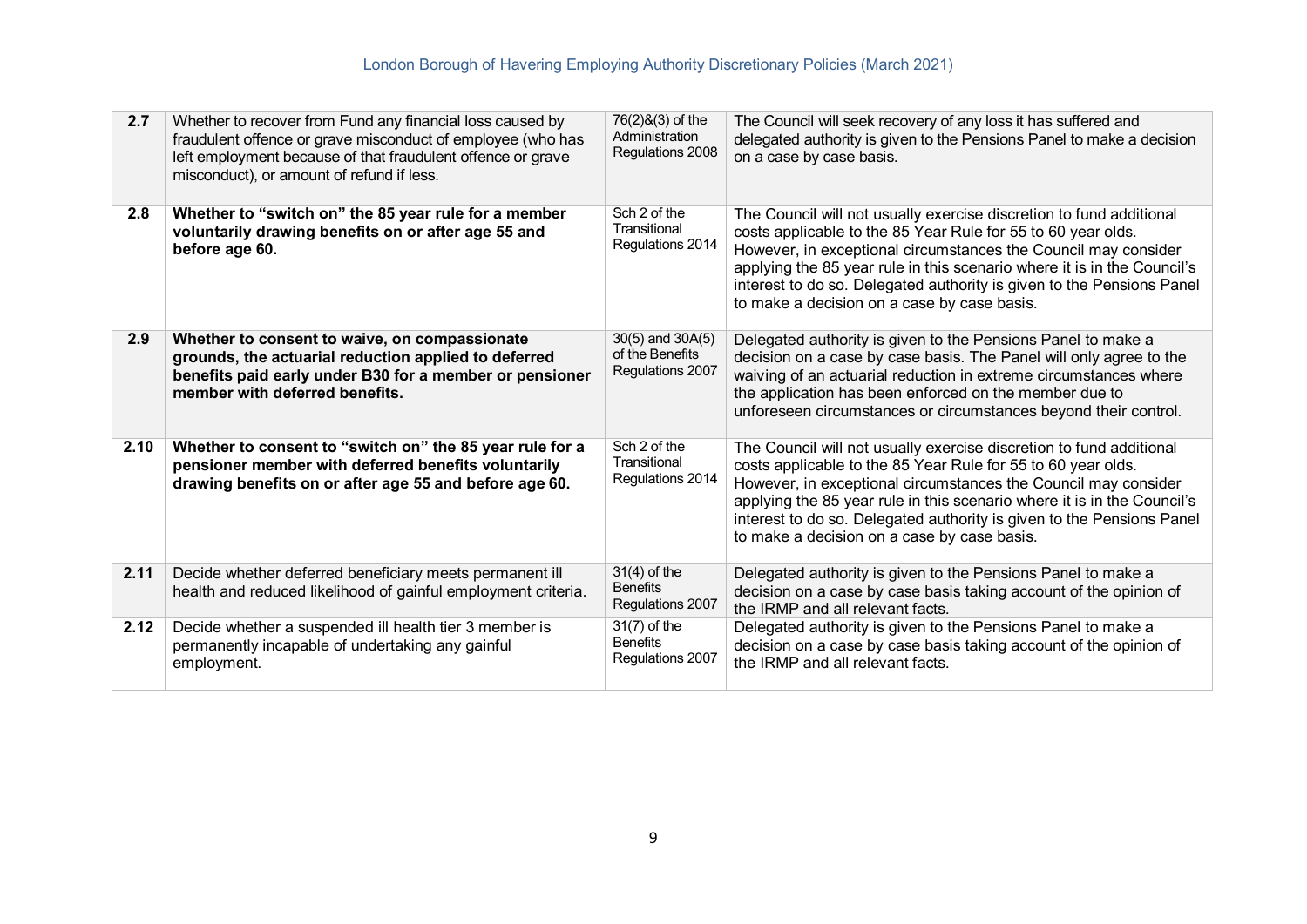#### **Section 3 Discretionary policies in relation to councillor members who ceased active membership on or after 1 April 1998 and any other scheme members who ceased active membership on or after 1 April 1990 and before1 April 2008.**

 It should be noted that elected Councillors at the London Borough of Havering did not elect to become members of the LGPS and therefore discretions referring only to councillor members have been omitted from this document.

| <b>No</b> | <b>Discretion</b>                                                                                                                                                                                                                                                                         | <b>Regulation</b>                                                                                           | <b>Discretion Application</b>                                                                                                                                                                                                                                                                                                                                                                                                                                                                                                           |
|-----------|-------------------------------------------------------------------------------------------------------------------------------------------------------------------------------------------------------------------------------------------------------------------------------------------|-------------------------------------------------------------------------------------------------------------|-----------------------------------------------------------------------------------------------------------------------------------------------------------------------------------------------------------------------------------------------------------------------------------------------------------------------------------------------------------------------------------------------------------------------------------------------------------------------------------------------------------------------------------------|
| 3.1       | Whether to grant application for early payment of<br>deferred benefits on or after age 50 and before age 55.                                                                                                                                                                              | $31(2)$ of the<br>1997<br>Regulations                                                                       | Early payment of benefits prior to age 55 will not be permitted<br>except in compassionate cases with the following criteria taken into<br>consideration-<br>Required to care for dependent<br>$\bullet$<br>Dependents need for constant supervision<br>No recourse to alternative care<br>$\bullet$<br>Suffering severe hardship<br>Opportunity for employment severely limited<br>$\bullet$<br>Where all the above criteria are met delegated authority is given to<br>the Pensions Panel to make a decision on a case by case basis. |
| 3.2       | Whether to "switch on" the 85 year rule for a member<br>with deferred benefits voluntarily drawing benefits on or<br>after age 55 and before age 60.                                                                                                                                      | Sch 2 para 1(2) &<br>$(1)(f)$ of the<br>Transitional<br>Regulations 2014<br>& 60 of the 2013<br>Regulations | The Council will not usually exercise discretion to fund additional<br>costs applicable to the 85 Year Rule for 55 to 60 year olds.<br>However, in exceptional circumstances the Council may consider<br>applying the 85 year rule in this scenario where it is in the Council's<br>interest to do so. Delegated authority is given to the Pensions Panel<br>to make a decision on a case by case basis.                                                                                                                                |
| 3.3       | Whether to waive, on compassionate grounds, the<br>actuarial reduction applied to deferred benefits paid<br>early                                                                                                                                                                         | Sch 2 para 2(1)<br>of the<br>Transitional<br>Regulations<br>2014 & 31(5) of<br>the 1997<br>Regulations      | Delegated authority is given to the Pensions Panel to make a<br>decision on a case by case basis. The Panel will only agree to the<br>waiving of an actuarial reduction in extreme circumstances where<br>the application has been enforced on the member due to<br>unforeseen circumstances or circumstances beyond their control.                                                                                                                                                                                                     |
| 3.4       | Decide, in the absence of an election from the member within<br>3 months of being able to elect, which benefit is to be paid<br>where the member would be entitled to a pension or<br>retirement grant under 2 or more regulations in respect of the<br>same period of Scheme membership. | $34(1)(b)$ of the<br>1997<br>Regulations                                                                    | Delegated authority is given to the Pensions Panel to make a<br>decision on a case by case basis.                                                                                                                                                                                                                                                                                                                                                                                                                                       |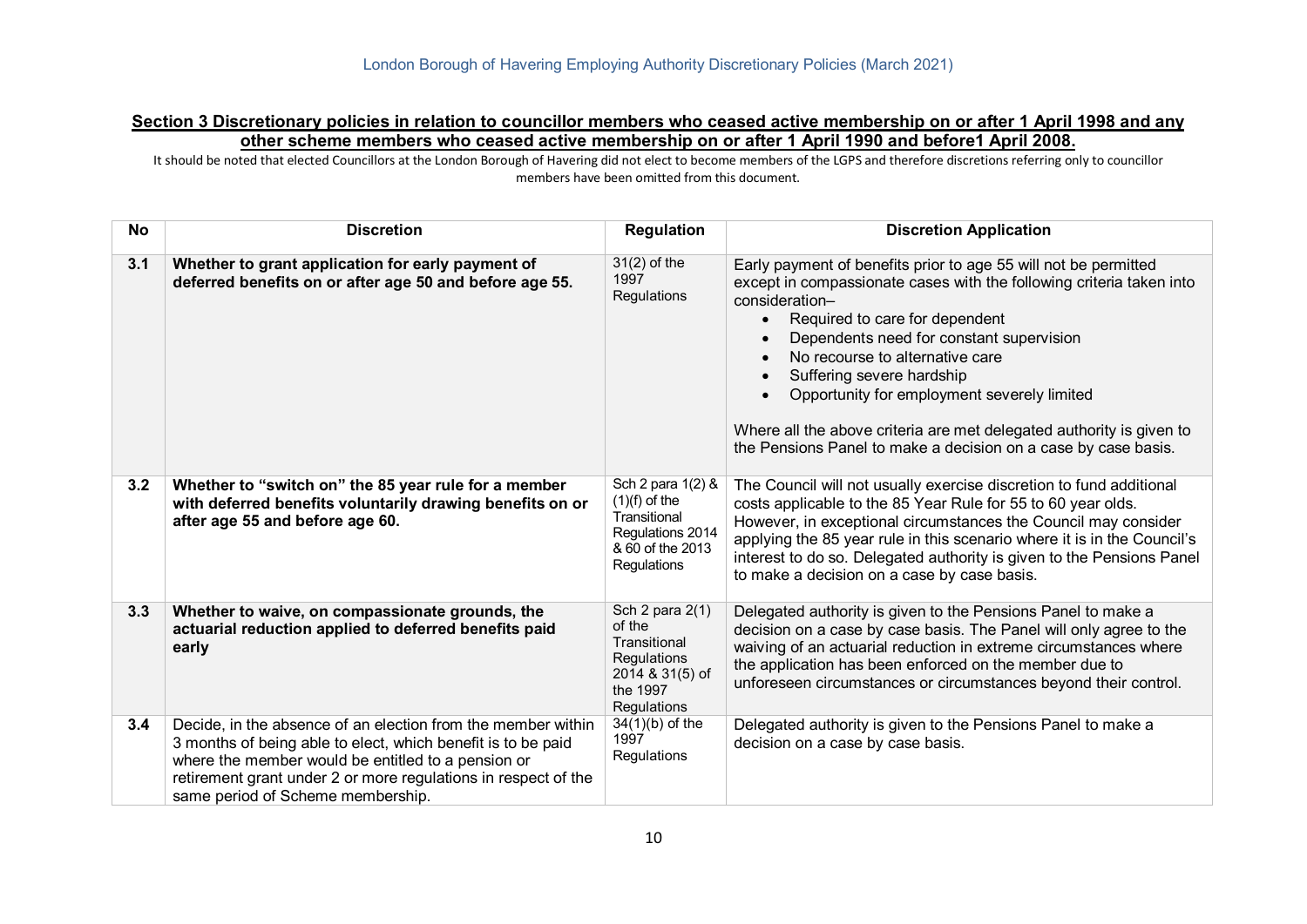| 3.5 | Consent to a member's former employer assigning to the<br>new employer rights under any SCAVC life assurance policy.                                                                                                                                                                             | $71(7)(a)$ of the<br>1997<br><b>Regulations</b> | No SCAVC payments are permitted.                                                                                                                                    |
|-----|--------------------------------------------------------------------------------------------------------------------------------------------------------------------------------------------------------------------------------------------------------------------------------------------------|-------------------------------------------------|---------------------------------------------------------------------------------------------------------------------------------------------------------------------|
| 3.6 | Forfeiture of pension rights on issue of Secretary of State's<br>certificate following a relevant offence (a relevant offence is<br>an offence committed in connection with an employment in<br>which the person convicted is a member, and because of<br>which the member left the employment). | $111(2)$ &(5) of the<br>1997<br>Regulations     | Delegated authority is given to the Pensions Panel to make a<br>decision on a case by case basis.                                                                   |
| 3.7 | Where forfeiture certificate is issued, direct interim payments<br>out of Pension Fund until decision is taken to either apply the<br>certificate or to pay benefits.                                                                                                                            | $112(1)$ of the<br>1997<br>Regulations          | Delegated authority is given to the Pensions Panel to make a<br>decision on a case by case basis.                                                                   |
| 3.8 | Recovery from Fund of monetary obligation owed by former<br>employee or, if less, the value of the member's benefits<br>(other than transferred in pension rights).                                                                                                                              | $113(2)$ of the<br>1997<br>Regulations          | The Council will seek recovery of any loss it has suffered and<br>delegated authority is given to the Pensions Panel to make a decision<br>on a case by case basis. |
| 3.9 | Recovery from Fund of financial loss caused by employee, or<br>amount of refund if less.                                                                                                                                                                                                         | $115(2)8(3)$ of the<br>1997<br>Regulations      | The Council will seek recovery of any loss it has suffered and<br>delegated authority is given to the Pensions Panel to make a decision<br>on a case by case basis. |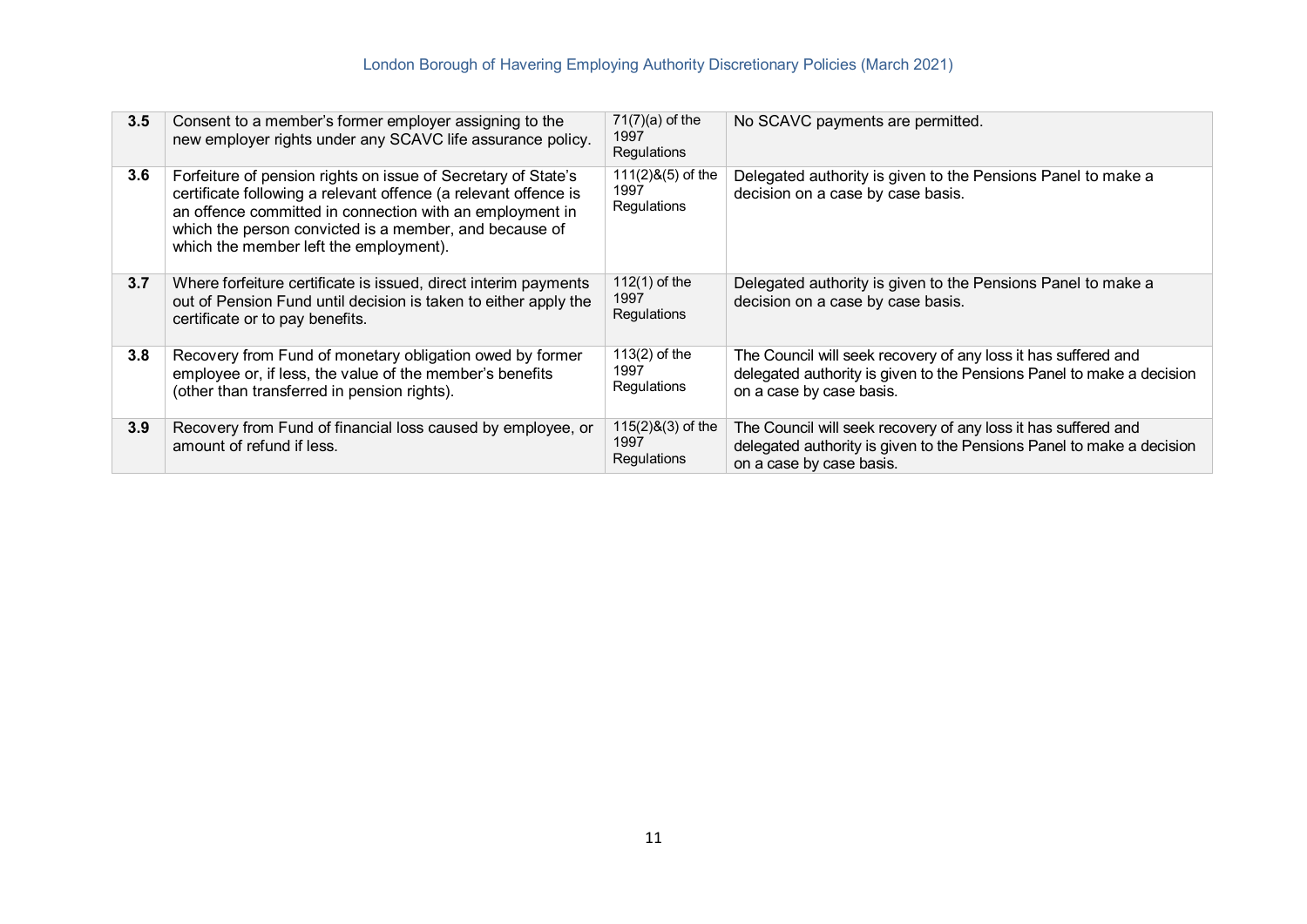### **Section 4 Discretionary policies in relation to members who ceased active membership before1 April 1998.**

| <b>No</b> | <b>Discretion</b>                                                                                                                                                                                                                                                                         | <b>Regulation</b>                                                                                                                                                                                       | <b>Discretion Application</b>                                                                                                                                                                                                                                                                                                                                                                                                                             |
|-----------|-------------------------------------------------------------------------------------------------------------------------------------------------------------------------------------------------------------------------------------------------------------------------------------------|---------------------------------------------------------------------------------------------------------------------------------------------------------------------------------------------------------|-----------------------------------------------------------------------------------------------------------------------------------------------------------------------------------------------------------------------------------------------------------------------------------------------------------------------------------------------------------------------------------------------------------------------------------------------------------|
| 4.1       | Whether to grant application for early payment of<br>deferred benefits on or after age 50 on compassionate<br>grounds.                                                                                                                                                                    | $3(5A)(vi)$ of the<br>Transitional<br>Regulations<br>2013, 4 of the<br>Transitional<br><b>Regulations</b><br>1995, 106(1) of<br>the 1997<br>Regulations &<br>D11 $(2)(c)$ of the<br>1995<br>Regulations | Early payment of benefits on or after age 50 will be considered with<br>the following criteria taken into account-<br>Required to care for dependent<br>Dependents need for constant supervision<br>No recourse to alternative care<br>Suffering severe hardship<br>Opportunity for employment severely limited<br>Where all the above criteria are met delegated authority is given to<br>the Pensions Panel to make a decision on a case by case basis. |
| 4.2       | Decide, in the absence of an election from the member within<br>3 months of being able to elect, which benefit is to be paid<br>where the member would be entitled to a pension or<br>retirement grant under 2 or more regulations in respect of the<br>same period of Scheme membership. | D <sub>10</sub> of the 1995<br>Regulations                                                                                                                                                              | Delegated authority is given to the Pensions Panel to make a<br>decision on a case by case basis.                                                                                                                                                                                                                                                                                                                                                         |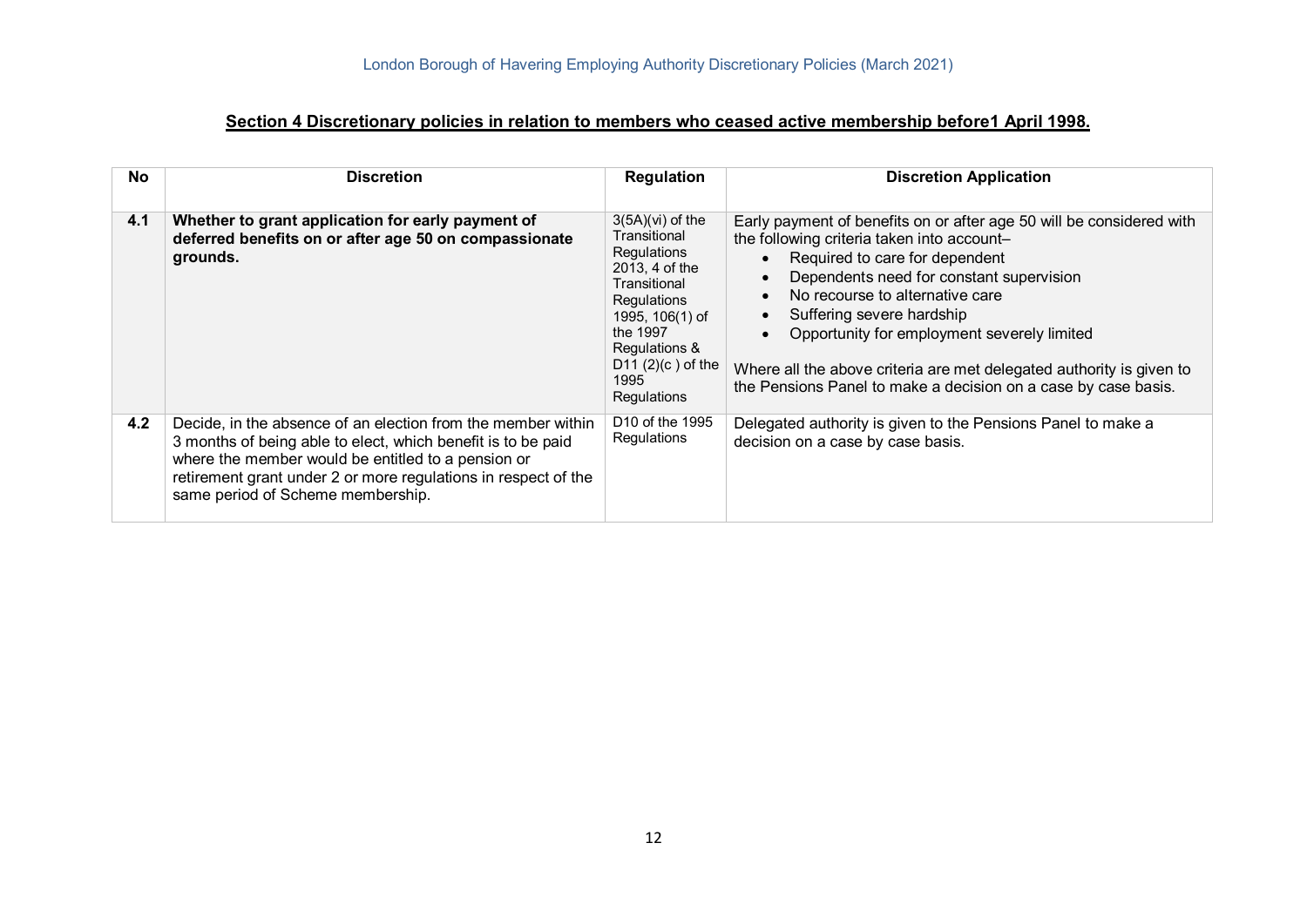### **Section 5 Discretionary policies in relation to employees of an employing authority that is defined under regulation 2 of The Local Government (Early Termination of Employment) (Discretionary Compensation) (England and Wales) Regulations 2006 (as amended)**

| <b>No</b> | <b>Discretion</b>                                                                                                                                                                     | Regulation                                                            | <b>Discretion Application</b>                                                                                                                                                                                                                                                                                   |
|-----------|---------------------------------------------------------------------------------------------------------------------------------------------------------------------------------------|-----------------------------------------------------------------------|-----------------------------------------------------------------------------------------------------------------------------------------------------------------------------------------------------------------------------------------------------------------------------------------------------------------|
| 5.1       | Whether to base redundancy payments on an actual<br>week's pay where this exceeds the statutory week's pay<br>limit.                                                                  | 5 of the Early<br>Termination of<br>Employment<br>Regulations<br>2006 | The Council agrees to increase the minimum statutory redundancy<br>payment by removing the weekly pay cap under the Employment<br>Rights Act 1996 and basing the payment on the employee's actual<br>weekly pay. Redundancy payments may not exceed the cap<br>determined by the Havering Pay Policy Statement. |
| 5.2       | Whether to award lump sum compensation of up to 104<br>week's pay in cases of redundancy, termination of<br>employment on efficiency grounds, or cessation of a<br>joint appointment. | 6 of the Early<br>Termination of<br>Employment<br>Regulations<br>2006 | The Council does not apply this discretion.                                                                                                                                                                                                                                                                     |

#### **Section 6 Discretionary policy under the Local Government (Early Termination of Employment) (Discretionary Compensation) (England and Wales) Regulations 2000 (as amended).**

| No. | <b>Discretion</b>                                                                                                                                                                                                                                                                                                                                    | <b>Regulation</b>                                                              | <b>Discretion Application</b>                                                                     |
|-----|------------------------------------------------------------------------------------------------------------------------------------------------------------------------------------------------------------------------------------------------------------------------------------------------------------------------------------------------------|--------------------------------------------------------------------------------|---------------------------------------------------------------------------------------------------|
| 6.1 | Mandatory written policy How to apportion any surviving<br>spouses or civil partner's annual compensatory added<br>years' payment where the deceased person is survived<br>by more than one spouse or civil partner.                                                                                                                                 | $21(4)$ of the<br>Early<br>Termination of<br>Employment<br>Regulations<br>2000 | Delegated authority is given to the Pensions Panel to make a<br>decision on a case by case basis. |
| 6.2 | Mandatory written policy How it will decide to whom any<br>children's annual compensatory added years payments<br>are to be paid where children's pensions are not payable<br>under the LGPS (because the employee had not joined<br>the LGPS) and, in such a case, how the annual added<br>years will be apportioned amongst the eligible children. | $25(2)$ of the<br>Early<br>Termination of<br>Employment<br>Regulations<br>2000 | Delegated authority is given to the Pensions Panel to make a<br>decision on a case by case basis. |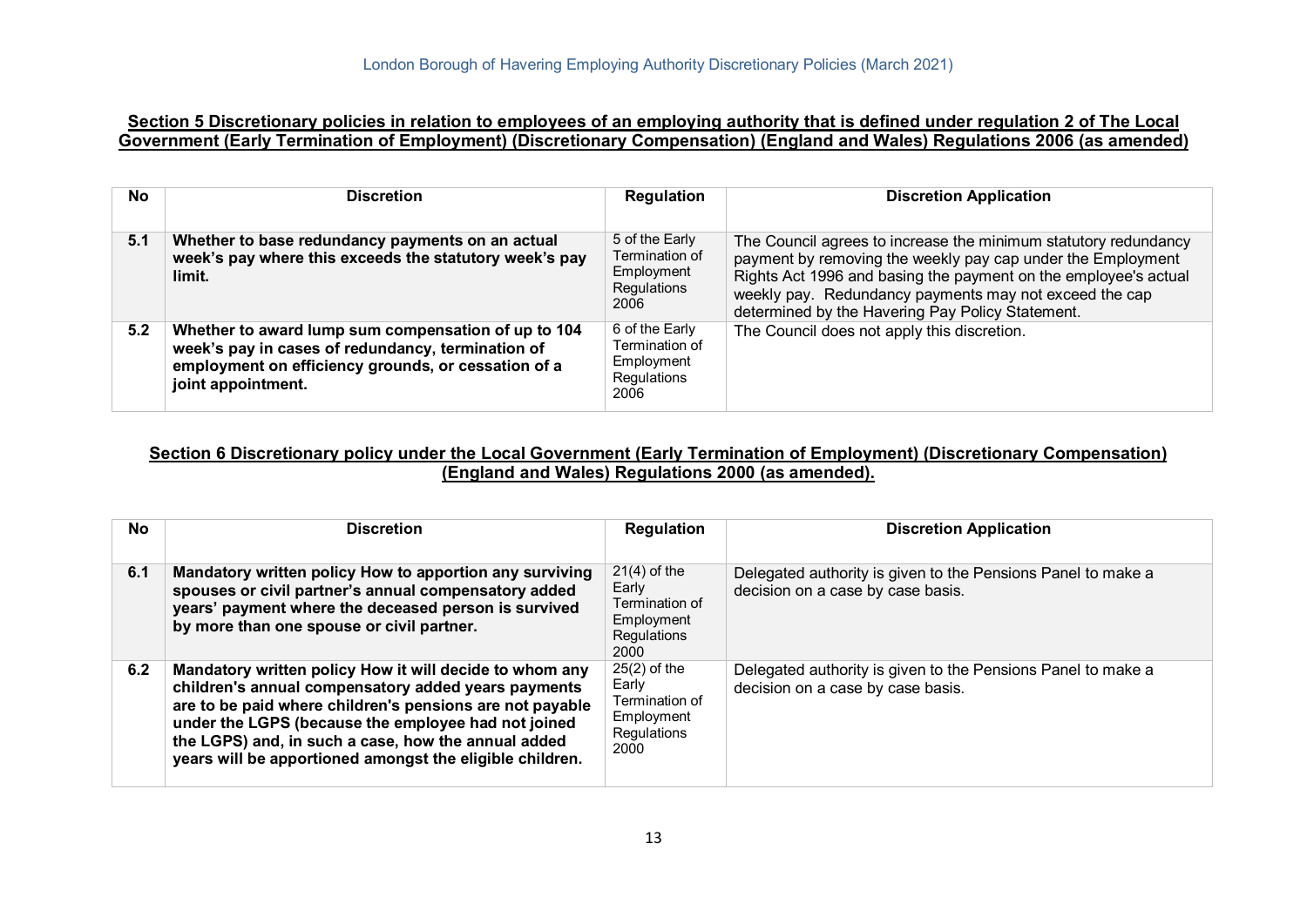| 6.3 | Whether, in respect of the spouse of a person who<br>ceased employment before 1 April 1998 and where the<br>spouse or civil partner remarries, enters into a new civil<br>partnership or cohabits after 1 April 1998, the normal<br>pension suspension rules should be disapplied i.e.<br>whether the spouse's or civil partner's annual<br>compensatory added years payments should continue to<br>be paid.                                                                                                                                                                                                                   | $21(7)$ of the<br>Early<br>Termination of<br>Employment<br>Regulations<br>2000 | Delegated authority is given to the Pensions Panel to make a<br>decision on a case by case basis.                                                                                                                                                                                                                                                                  |
|-----|--------------------------------------------------------------------------------------------------------------------------------------------------------------------------------------------------------------------------------------------------------------------------------------------------------------------------------------------------------------------------------------------------------------------------------------------------------------------------------------------------------------------------------------------------------------------------------------------------------------------------------|--------------------------------------------------------------------------------|--------------------------------------------------------------------------------------------------------------------------------------------------------------------------------------------------------------------------------------------------------------------------------------------------------------------------------------------------------------------|
| 6.4 | If, under the preceding decision, the authority's policy is<br>to apply the normal suspension rules, whether the<br>spouse's or civil partner's annual compensatory added<br>years payment should be reinstated after the end of the<br>remarriage, new civil partnership or cohabitation.                                                                                                                                                                                                                                                                                                                                     | $21(5)$ of the<br>Early<br>Termination of<br>Employment<br>Regulations<br>2000 | Delegated authority is given to the Pensions Panel to make a<br>decision on a case by case basis.                                                                                                                                                                                                                                                                  |
| 6.5 | Whether, in respect of the spouse or civil partner of a<br>person who ceased employment before 1 April 1998 and<br>where the spouse or civil partner remarries or cohabits<br>or enters into a civil partnership on or after 1 April 1998<br>with another person who is also entitled to a spouse's or<br>civil partners annual CAY payment, the normal rule<br>requiring one of them to forego payment whilst the<br>period of marriage, civil partnership or co-habitation<br>lasts, should be disapplied i.e. whether the spouses' or<br>civil partners' annual CAY payments should continue to<br>be paid to both of them. | $21(7)$ of the<br>Early<br>Termination of<br>Employment<br>Regulations<br>2000 | Delegated authority is given to the Pensions Panel to make a<br>decision on a case by case basis.                                                                                                                                                                                                                                                                  |
| 6.6 | To what extent to reduce or suspend the member's<br>annual compensatory added year's payment during any<br>period of re-employment in local government.<br>And<br>How to reduce the member's annual compensatory<br>added year's payment following the cessation of a period<br>of re-employment in local government                                                                                                                                                                                                                                                                                                           | 17 & 19 of the<br>Early<br>Termination of<br>Employment<br>Regulations<br>2000 | The Council will abate the pension payable on account of<br>reemployment when the pensioner could re-enter the LGPS and the<br>pensioner's overall income upon commencement of re-employment<br>by way of re-employed earnings and annual retirement benefits<br>otherwise payable exceeds the level of pensionable earnings of the<br>relevant former employment. |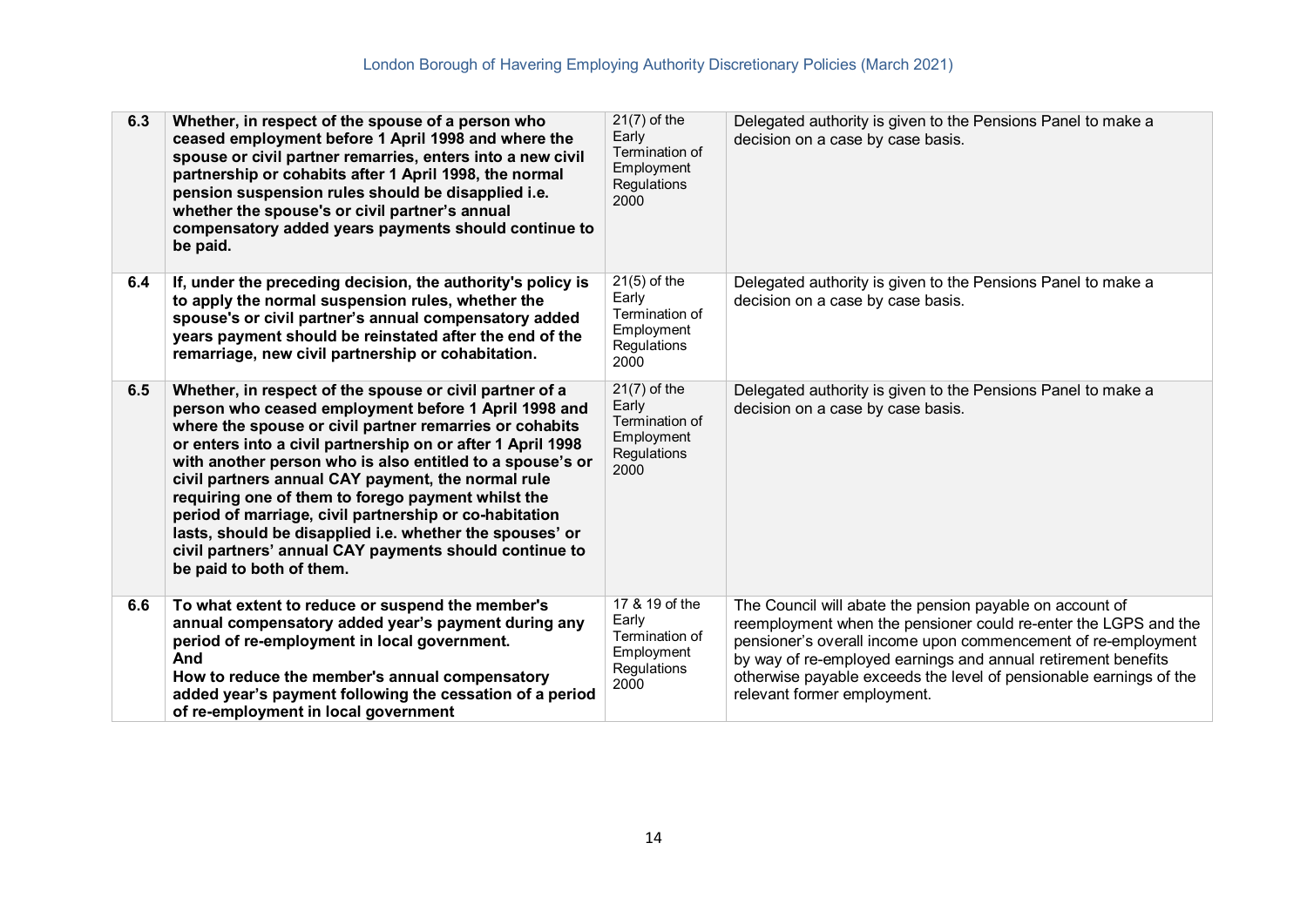# **Section 7 The Local Government (Discretionary Payments) (Injury Allowances) Regulations 2011**

**.** 

| <b>No</b> | <b>Discretion</b>                                                                                                                                                                                                                                                                                                                                                                                                                                     | <b>Regulation</b>                                                | <b>Discretion Application</b>                       |
|-----------|-------------------------------------------------------------------------------------------------------------------------------------------------------------------------------------------------------------------------------------------------------------------------------------------------------------------------------------------------------------------------------------------------------------------------------------------------------|------------------------------------------------------------------|-----------------------------------------------------|
| 7.1       | Whether to grant an injury allowance following reduction<br>in remuneration as a result of sustaining an injury or<br>contracting a disease in the course of carrying out duties<br>of the job. and Amount of injury allowance following<br>reduction in remuneration as a result of sustaining an<br>injury or contracting a disease in the course of carrying<br>out duties of the job.                                                             | $3(1)$ , (4) and 8 of<br>the Injury<br>Allowances<br>Regulations | The Council will not adopt an injury benefit scheme |
| 7.2       | Determine whether person continues to be entitled to an<br>injury allowance awarded under regulation 3(1)<br>(reduction in remuneration as a result of sustaining an<br>injury or contracting a disease in the course of carrying<br>out duties of the job).                                                                                                                                                                                          | 3(2) of the Injury<br>Allowances<br>Regulations                  | The Council will not adopt an injury benefit scheme |
| 7.3       | Whether to grant an injury allowance following cessation<br>of employment as a result of permanent incapacity<br>caused by sustaining an injury or contracting a disease<br>in the course of carrying out duties of the job and<br>Amount of injury allowance following cessation of<br>employment as a result of permanent incapacity caused<br>by sustaining an injury or contracting a disease in the<br>course of carrying out duties of the job. | $4(1),(3)$ & 8 of<br>the Injury<br>Allowances<br>Regulations     | The Council will not adopt an injury benefit scheme |
| 7.4       | Determine whether person continues to be entitled to an<br>injury allowance awarded under regulation 4(1) (loss of<br>employment through permanent incapacity).                                                                                                                                                                                                                                                                                       | $4(2)$ of the Injury<br>Allowances<br>Regulations                | The Council will not adopt an injury benefit scheme |
| 7.5       | Whether to suspend or discontinue injury allowance<br>awarded under regulation 4(1) (loss of employment<br>through permanent incapacity) if person secures paid<br>employment for not less than 30 hours per week for a<br>period of not less than 12 months.                                                                                                                                                                                         | 4(5) of the Injury<br>Allowances<br>Regulations                  | The Council will not adopt an injury benefit scheme |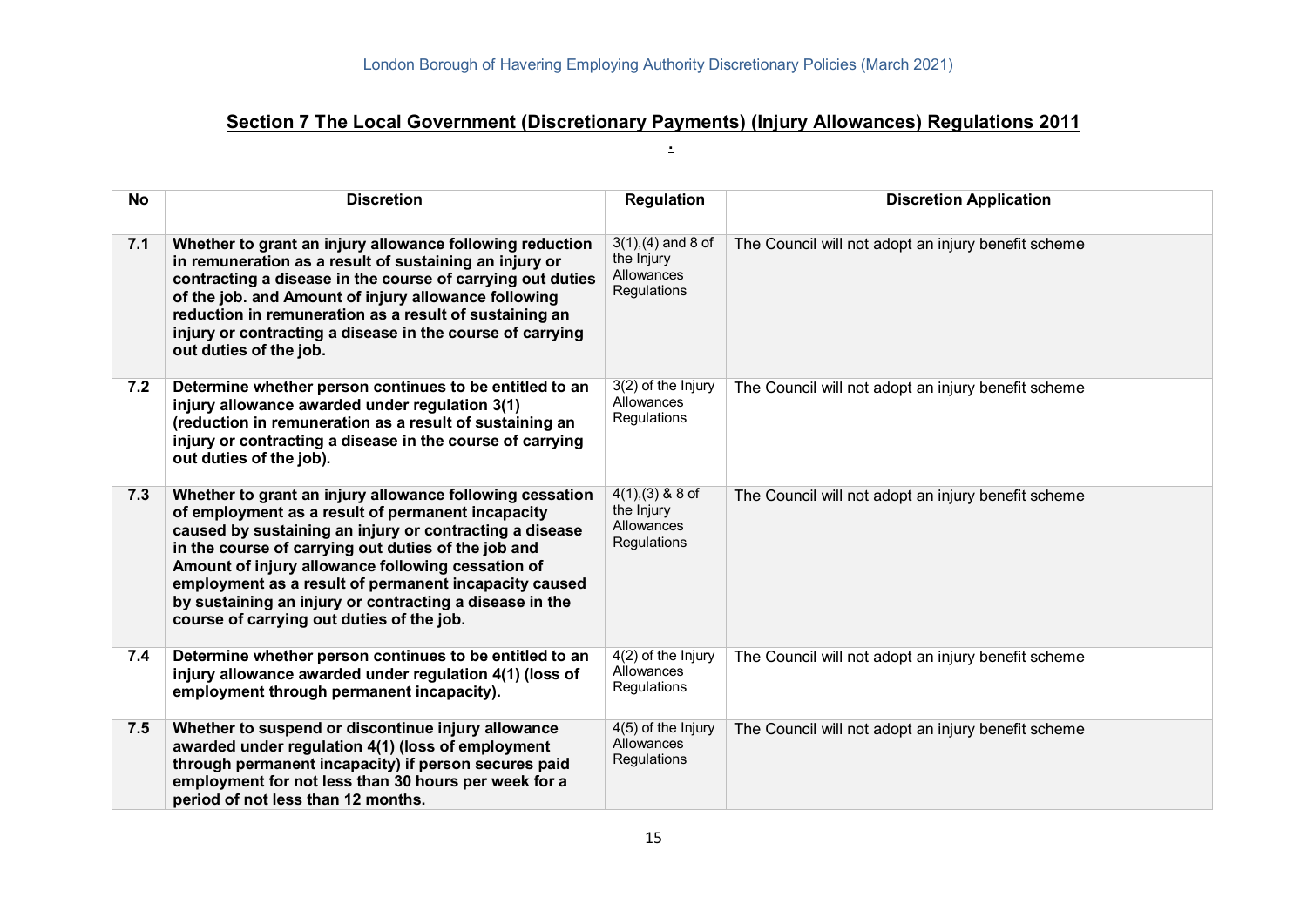| 7.6 | Whether to grant an injury allowance following cessation<br>of employment with entitlement to immediate LGPS<br>pension where a regulation 3 payment (reduction in<br>remuneration as a result of sustaining an injury or<br>contracting a disease in the course of carrying out duties<br>of the job) was being made at date of cessation of<br>employment but regulation 4 (loss of employment<br>through permanent incapacity) does not apply and<br>Determine amount of any injury allowance to be paid<br>under regulation 6(1) (payment of injury allowance<br>following the cessation of employment).                                                                                                                                                                                                                                                                                                                     | $6(1)$ of the Injury<br>Allowances<br>Regulations            | The Council will not adopt an injury benefit scheme |
|-----|----------------------------------------------------------------------------------------------------------------------------------------------------------------------------------------------------------------------------------------------------------------------------------------------------------------------------------------------------------------------------------------------------------------------------------------------------------------------------------------------------------------------------------------------------------------------------------------------------------------------------------------------------------------------------------------------------------------------------------------------------------------------------------------------------------------------------------------------------------------------------------------------------------------------------------|--------------------------------------------------------------|-----------------------------------------------------|
| 7.7 | Determine whether and when to cease payment of an<br>injury allowance payable under regulation 6(1) (payment<br>of injury allowance following the cessation of<br>employment).                                                                                                                                                                                                                                                                                                                                                                                                                                                                                                                                                                                                                                                                                                                                                   | $6(2)$ of the Injury<br>Allowances<br>Regulations            | The Council will not adopt an injury benefit scheme |
| 7.8 | Whether to grant an injury allowance to the spouse, civil<br>partner, co-habiting partner (the requirement to nominate<br>a co-habiting partner has ceased entirely under these<br>regulations due to the outcome of the Elmes v Essex<br>high court judgement) or dependent of an employee who<br>dies as a result of sustaining an injury or contracting a<br>disease in the course of carrying out duties of the job.<br>and Determine amount of any injury allowance to be paid<br>to the spouse, civil partner, nominated co-habiting<br>partner (for awards made on or after 1 April 2008 the<br>requirement to nominate a co-habiting partner has<br>ceased due to the outcome of the Elmes v Essex high<br>court judgement) or dependent of an employee under<br>regulation 7(1) (employee who dies as a result of<br>sustaining an injury or contracting a disease in the<br>course of carrying out duties of the job). | $7(1),(2)$ & 8 of<br>the Injury<br>Allowances<br>Regulations | The Council will not adopt an injury benefit scheme |
| 7.9 | Determine whether and when to cease payment of an<br>injury allowance payable under regulation 7(1) (employee<br>who dies as a result of sustaining an injury or<br>contracting a disease in the course of carrying out duties<br>of the job).                                                                                                                                                                                                                                                                                                                                                                                                                                                                                                                                                                                                                                                                                   | 7(3) of the Injury<br>Allowances<br>Regulations              | The Council will not adopt an injury benefit scheme |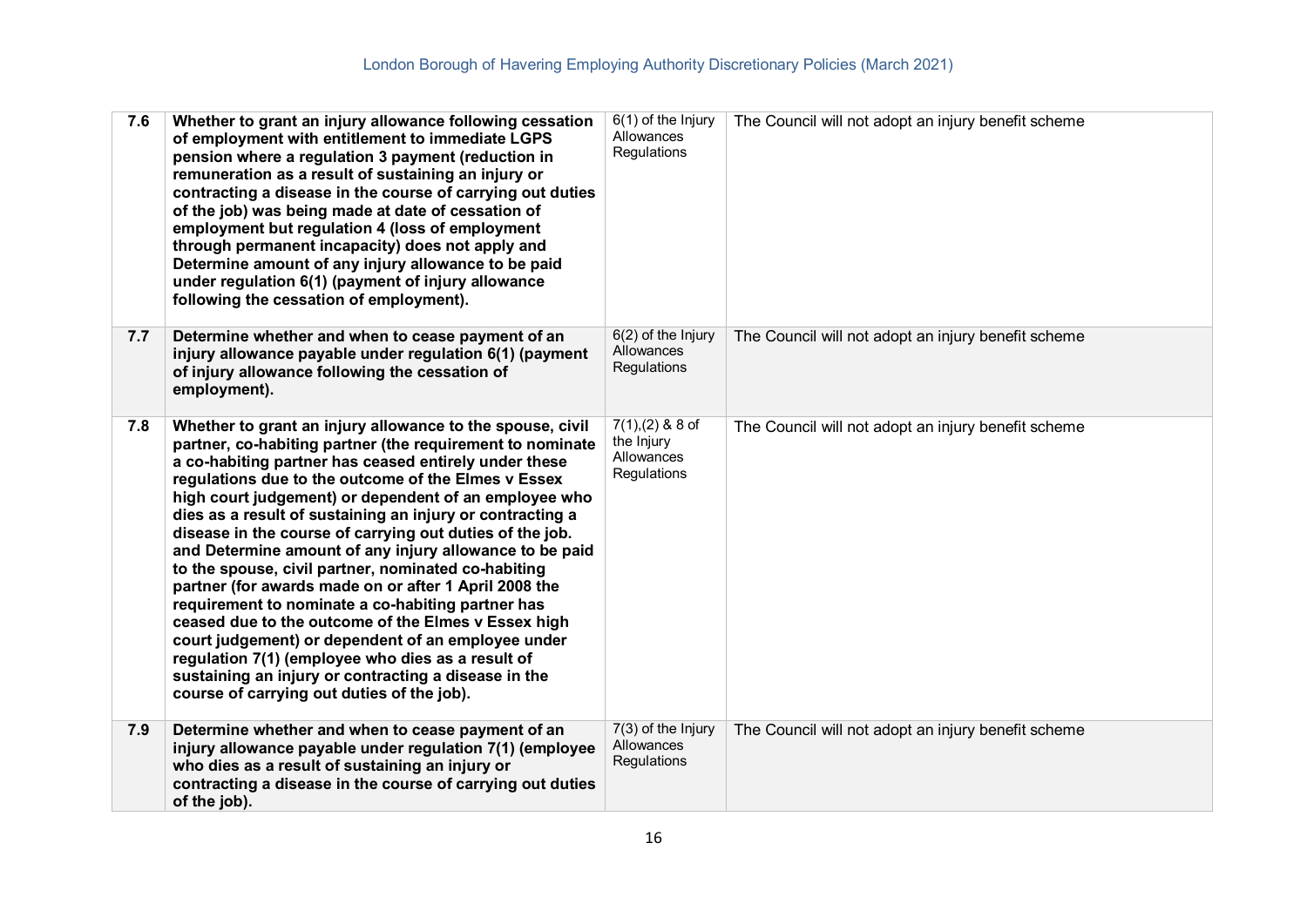# **Section 8 The Local Government (Discretionary Payments) Regulations 1996 (as amended)**

| <b>No</b> | <b>Discretion</b>                                                                                                                                                                                                                                                                                                                                                                                                                                                                                                                                           | <b>Regulation</b>                                                      | <b>Discretion Application</b>                                   |
|-----------|-------------------------------------------------------------------------------------------------------------------------------------------------------------------------------------------------------------------------------------------------------------------------------------------------------------------------------------------------------------------------------------------------------------------------------------------------------------------------------------------------------------------------------------------------------------|------------------------------------------------------------------------|-----------------------------------------------------------------|
| 8.1       | Suspend or discontinue injury allowance if person becomes<br>capable of working again.                                                                                                                                                                                                                                                                                                                                                                                                                                                                      | $34(4)$ of the<br>Discretionary<br>Payments<br>Regulations             | The Council will not adopt an injury benefit scheme             |
| 8.2       | Amount of injury allowance following reduction in pay after<br>sustaining an injury or contracting a disease as a result of<br>anything required to do in carrying out duties of job.                                                                                                                                                                                                                                                                                                                                                                       | 35(3) & 38 of the<br>Discretionary<br>Payments<br>Regulations          | The Council will not adopt an injury benefit scheme             |
| 8.3       | Amount and duration of injury allowance following cessation<br>of employment where regulation 35 payment (injury<br>allowance following reduction in pay after sustaining an injury<br>or contracting a disease as a result of anything required to do<br>in carrying out duties of job) was being made but regulation<br>34 (injury allowance following loss of employment through<br>permanent incapacity after sustaining an injury or contracting<br>a disease as a result of anything required to do in carrying<br>out duties of job) does not apply. | 36 of the<br>Discretionary<br>Payments<br>Regulations                  | The Council will not adopt an injury benefit scheme             |
| 8.4       | Amount and duration of a dependant's, spouse's or civil<br>partner's injury allowance following death of employee after<br>sustaining an injury or contracting a disease as a result of<br>anything required to do in carrying out duties of job.                                                                                                                                                                                                                                                                                                           | $37(3),(6)$ & 38 of<br>the<br>Discretionary<br>Payments<br>Regulations | The Council will not adopt an injury benefit scheme             |
| 8.5       | Reinstate spouse's or civil partner's injury allowance<br>following earlier cessation due to cohabitation, remarriage or<br>registration of a new civil partnership.                                                                                                                                                                                                                                                                                                                                                                                        | $37(4)$ of the<br>Discretionary<br>Payments<br>Regulations             | The Council will not adopt an injury benefit scheme             |
| 8.6       | Amount of gratuity payable to surviving dependant, spouse or<br>civil partner where amount of annuity payments fall short of<br>their capital value at date of award.                                                                                                                                                                                                                                                                                                                                                                                       | $41(4)$ of the<br>Discretionary<br>Payments<br>Regulations             | The Council does not use annuities where a gratuity is payable. |